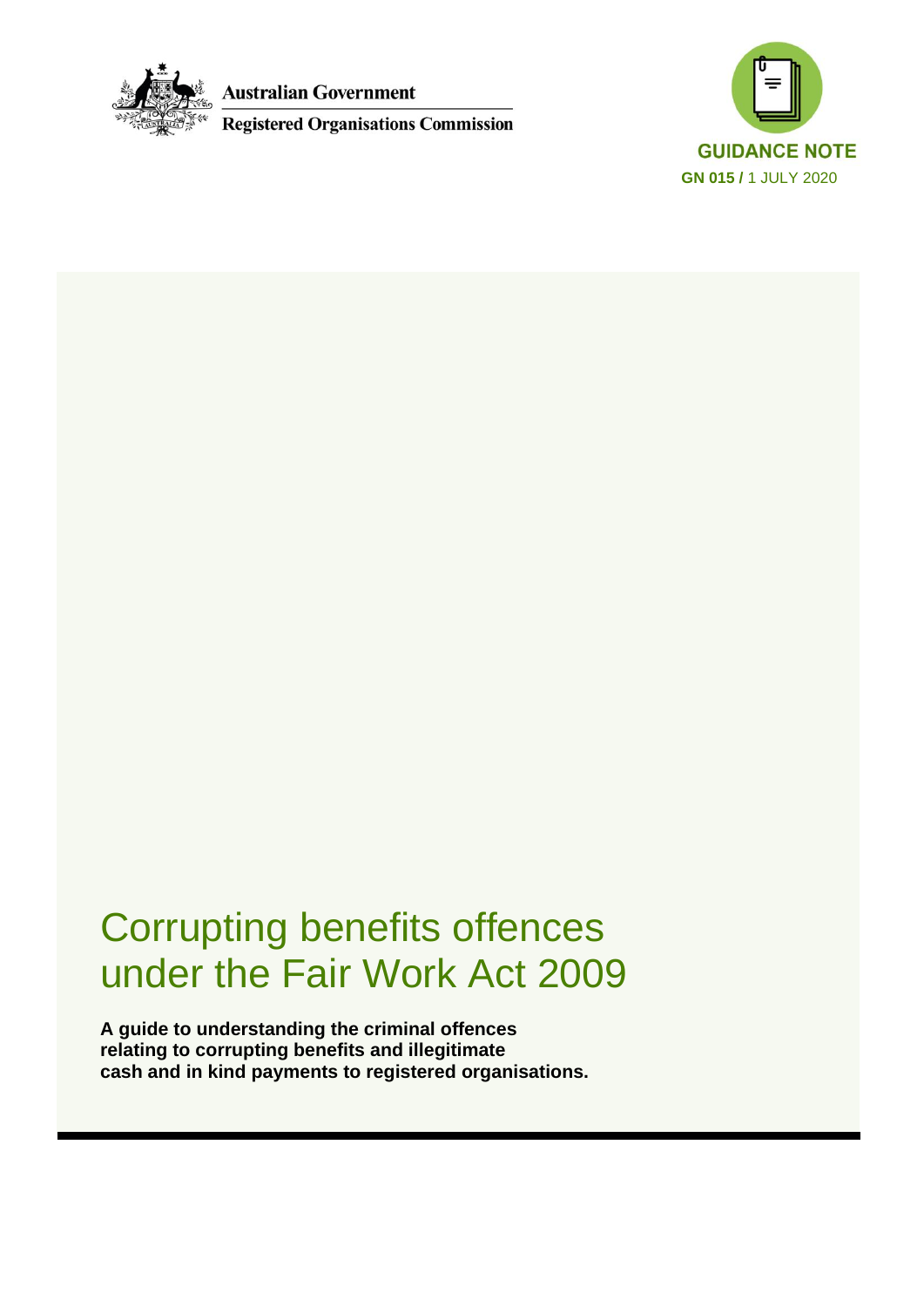

# **Contents**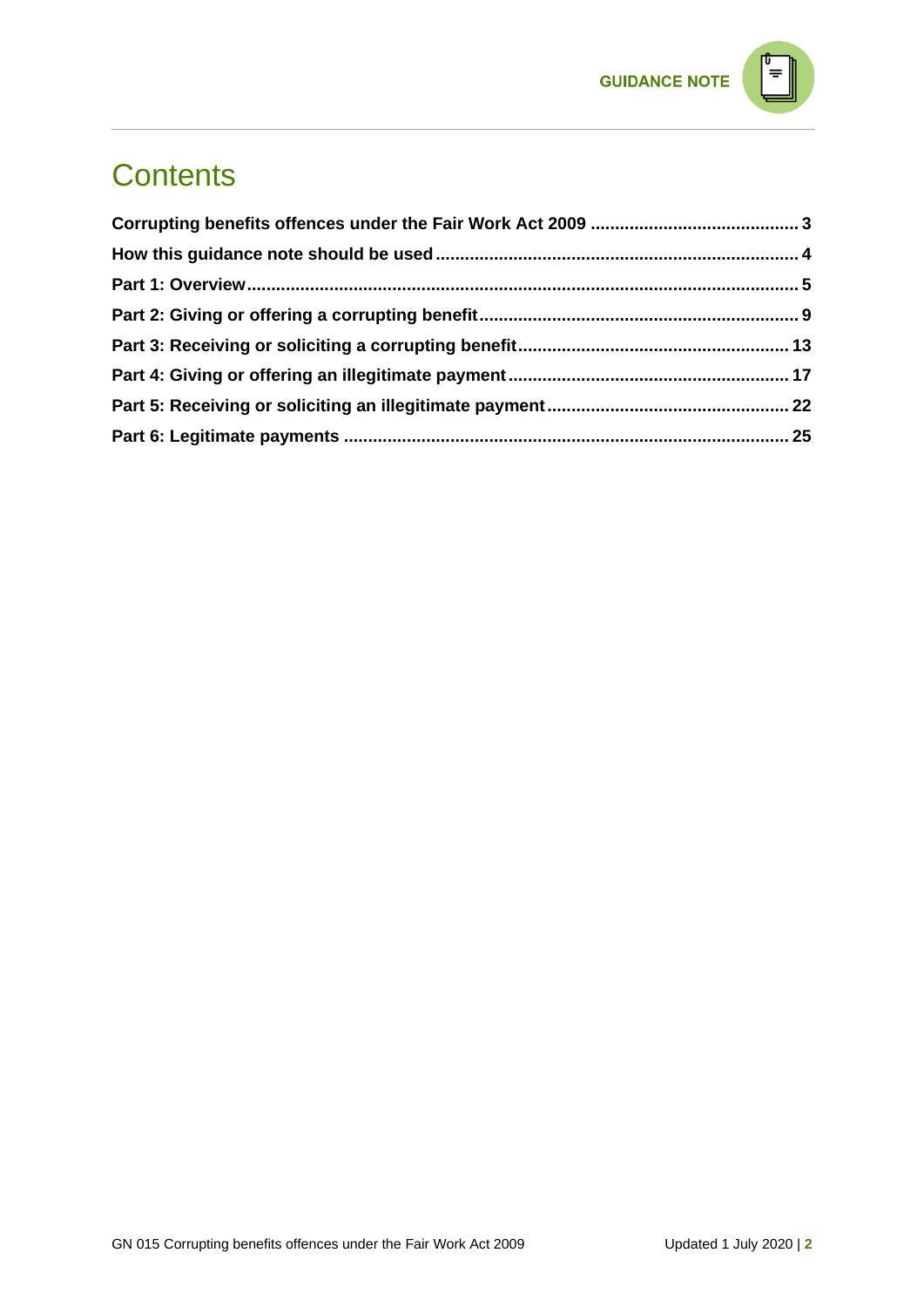

# <span id="page-2-0"></span>Corrupting benefits offences under the Fair Work Act 2009

New corrupting benefits offences contained in the Fair Work Act 2009 (**FW Act**) took effect on 11 September 2017. These changes were introduced in response to recommendations made by the Royal Commission into Trade Union Governance and Corruption. This guidance note explains the new offences, contained in Part 3-7 of the FW Act. Those offences broadly fall into two categories:

- 1. giving, receiving or soliciting a **corrupting benefit**, and
- 2. giving, receiving or soliciting a **cash or in kind payment** that is not a legitimate payment. In this guidance note, for convenience and clarity, such a payment will be referred to as an '**illegitimate payment**'.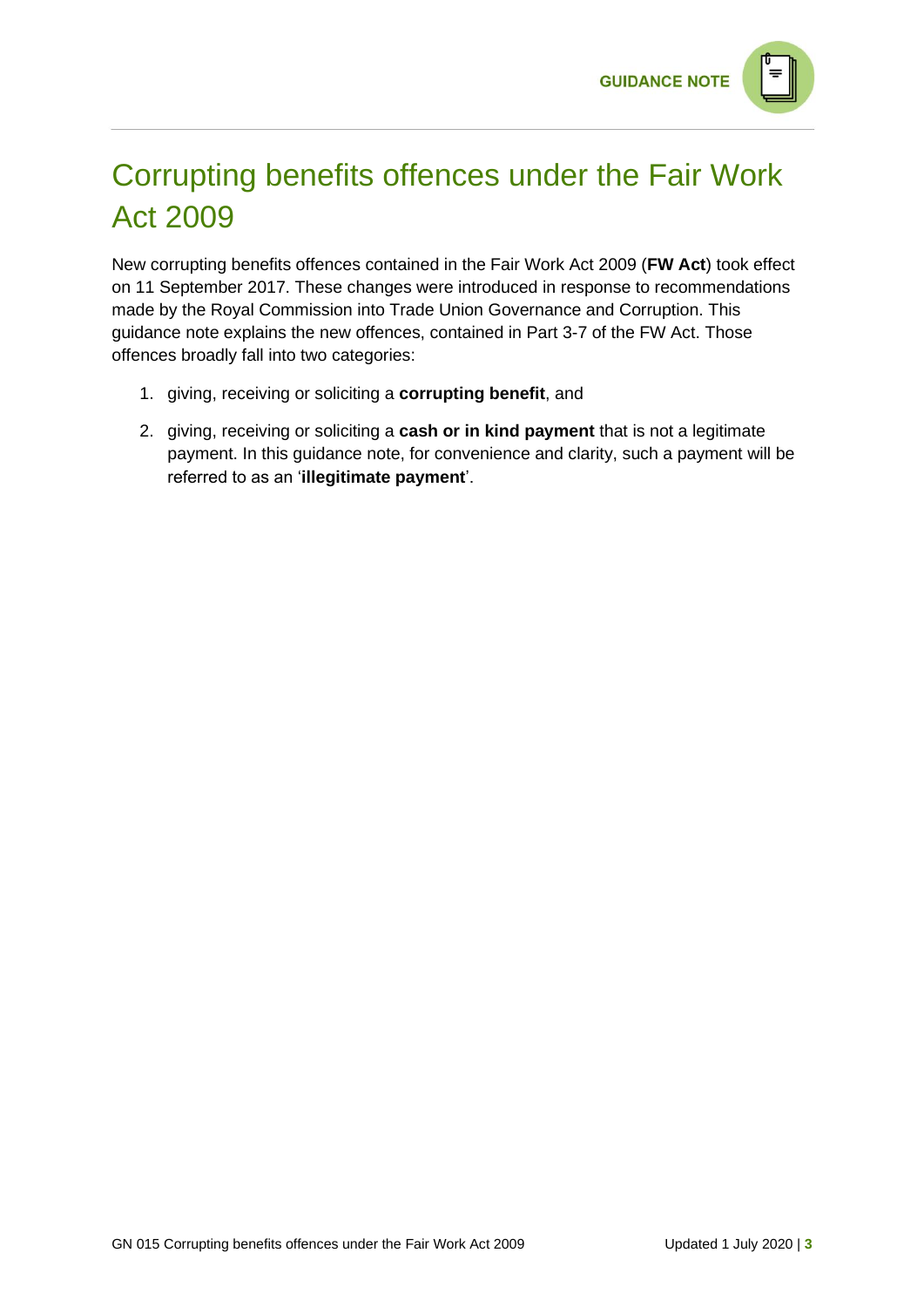

# <span id="page-3-0"></span>How this guidance note should be used

As there are no decided cases on this legislation, the information in this guidance note should be treated as general guidance only. It does not constitute legal advice or a comprehensive technical explanation of the offences, and readers should seek independent legal advice to address specific issues relevant to their own situation.

The Registered Organisations Commission (**ROC**) is not responsible for monitoring compliance with, or enforcing, these laws. The Fair Work Ombudsman (**FWO**) is responsible for monitoring compliance with these laws and, because these are criminal offences, investigations of any potential breaches will usually be undertaken by the Australian Federal Police (**AFP**). The AFP would consider whether or not to investigate in accordance with its own policies and procedures.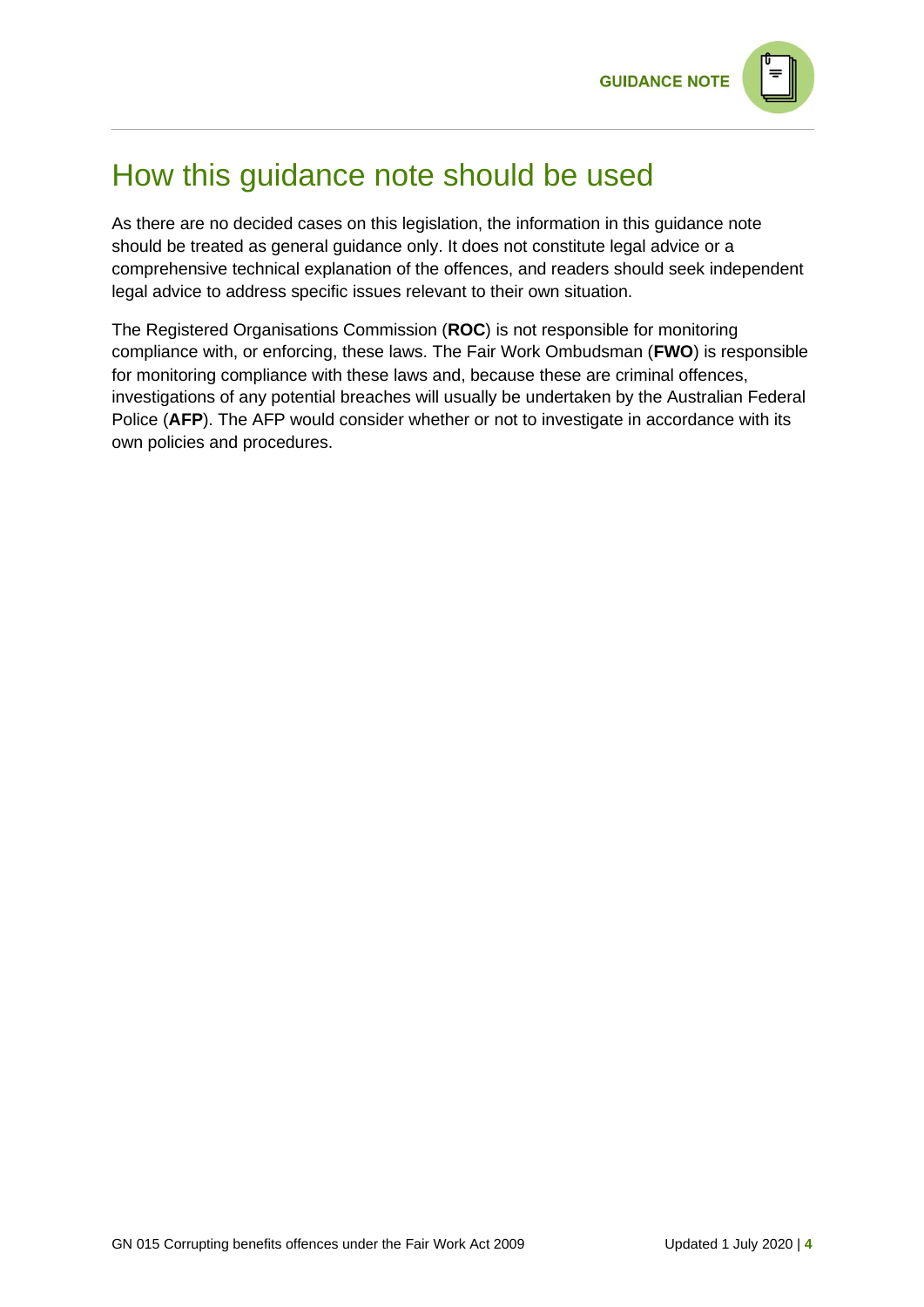

# <span id="page-4-0"></span>Part 1: Overview

On 11 September 2017 a new Part 3–7 entitled 'Corrupting Benefits' was inserted into the FW Act. It introduced discrete but overlapping new penalty offences directed at improving the governance and financial transparency of registered organisations.<sup>1</sup>

The new offences relate to the giving, receiving or soliciting of a:

#### **1. Corrupting benefit<sup>2</sup>**

This offence prohibits a person **dishonestly** giving, offering, receiving or soliciting benefits (or potential benefits) with an **intention** of **influencing** an officer or employee of an organisation.

The influence must relate to the performance of the officer's or employee's duties or functions, the exercise of their powers, or to giving a relevant **advantage**. It is also an offence if there was an intention to cause the provider of the benefit to believe that an officer or employee would be so influenced.

The offence applies equally to employer organisations and employee organisations (unions).

**Penalties:** Breach of the provisions attracts criminal liability. Individuals are liable for imprisonment of up to ten years and/or a fine of up to 5000 penalty units. A body corporate may be fined a maximum of 25 000 penalty units.<sup>3</sup>

2. Cash or in kind payment that is not a **legitimate payment**<sup>4</sup>

This offence prohibits some **national system employers** from providing or offering **cash or in kind payments** to a federally registered union or its **prohibited beneficiary**, other than certain legitimate payments.<sup>5</sup> This will apply where that employer, or a connected person, employs a person who is, or is entitled to be, a member of that union.

**Penalties:** Breach of the provisions attracts criminal liability. Individuals are liable for imprisonment of up to two years and/or a fine of up to 500 penalty units. A body corporate may be fined a maximum of 2500 penalty units.<sup>6</sup>

<sup>&</sup>lt;sup>1</sup> Explanatory Memorandum, Fair Work Amendment (Corrupting Benefits) Bill 2017, page (i)

<sup>&</sup>lt;sup>2</sup> Part 3-7, Division 2, FW Act

<sup>&</sup>lt;sup>3</sup> Subsections 536D(1) and 536D(2), FW Act. As at July 2020, each penalty unit is valued at \$222 which means that the maximum penalty is \$1 110 000 for an individual, or \$5 550 000 for a body corporate.

<sup>&</sup>lt;sup>4</sup> Part 3-7, Division 3, FW Act. For an explanation of what is a legitimate payment, see Part 6 of this guidance note. <sup>5</sup> As stated, in this guidance note, for convenience and clarity, such a payment will be referred to as an '**illegitimate payment**'.

<sup>6</sup> Subsections 536F(1) and 536G(1), FW Act. As at July 2020, each penalty unit is valued at \$222 which means that the maximum penalty is \$111 000 for an individual, or \$555 000 for a body corporate.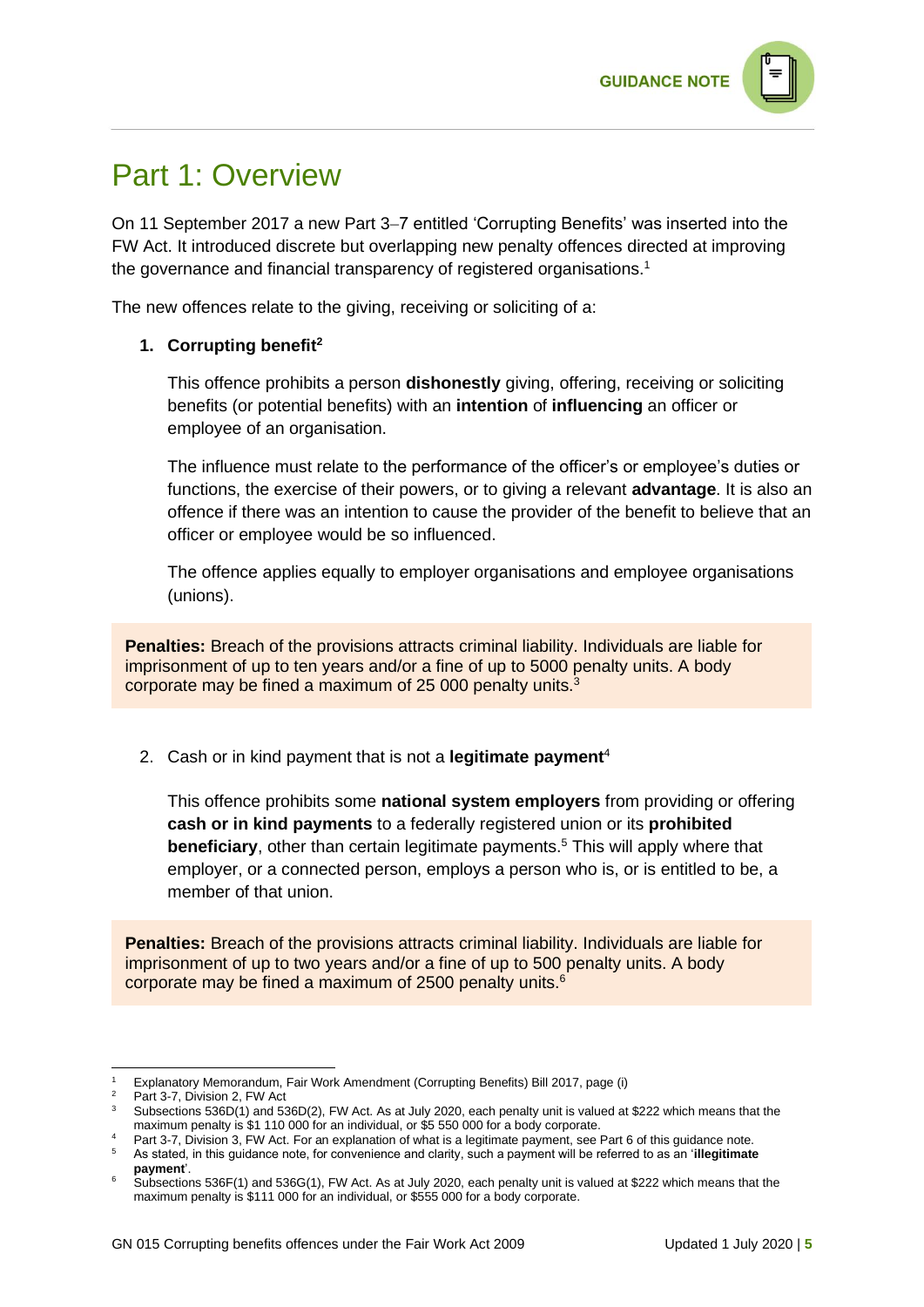

In each case, the provisions distinguish between the act of **giving or offering** a corrupting benefit or illegitimate payment, and **receiving or soliciting** a corrupting benefit or illegitimate payment. This may create separate offences relating to each side of a 'transaction'.

### • **Giving or offering**

is the act of **providing**, **offering**, or **promising to provide** a corrupting benefit or illegitimate payment (or **causing** any one of those things to occur).

#### • **Receiving or soliciting**

is the act of **requesting**, **receiving** or **obtaining**, or **agreeing to receive or obtain**, a corrupting benefit or illegitimate payment.

Where this guidance note refers to '**giving or offering**' or '**receiving or soliciting**', each of those terms should be read as including all of the above mentioned elements.

### **Key definitions**

- An **organisation** is an organisation registered under Part 2 of the Fair Work (Registered Organisations) Act 2009 (the **RO Act**). It includes the national office of an association of employers or employees (i.e. a union), or one of their branches. A list of all registered organisations can be found on the ROC's website: <https://www.roc.gov.au/find-a-registered-organisation>
- A **connected person** is a spouse (including a de facto partner<sup>7</sup>) of the relevant person, an associated entity of the relevant person, or a person who has a prescribed connection with the relevant person. $8$  For the meaning of 'associated entity', see section 50AAA, Corporations Act 2001.
- An **employee** of an organisation is anyone employed by a registered organisation or one of its branches.<sup>9</sup>
- An **employee organisation** is an organisation federally registered under the RO Act that represents the collective interest of a group of employees, and is commonly referred to as a **union**. For simplicity we use the term '**union**' in this guidance note, however it should be noted that not all unions are employee organisations.
- A **national system employer**, in broad terms, is an employer covered and bound by the FW Act. Whether an employer is a national system employer may depend on the location of the employment relationship (state or territory) and, in some cases,

Subsection 536F(6), FW Act, and section 6, RO Act

Subsections 536D(1)(b)(iii), 536D(2)(b)(iii), 536F(1)(d), 536G(1)(d), FW Act. As at August 2018, there are no prescribed connections under the Fair Work Regulations 2009 (the **FW Regulations**).

<sup>9</sup> 'Employee' is given its ordinary meaning, see section 536B and subsection 536E(b) of the FW Act. Sometimes it may not be clear whether a person is employed by a registered organisation or not, for example if a person is a consultant. In such cases we recommend that you act as if the person is an employee in relation to these provisions.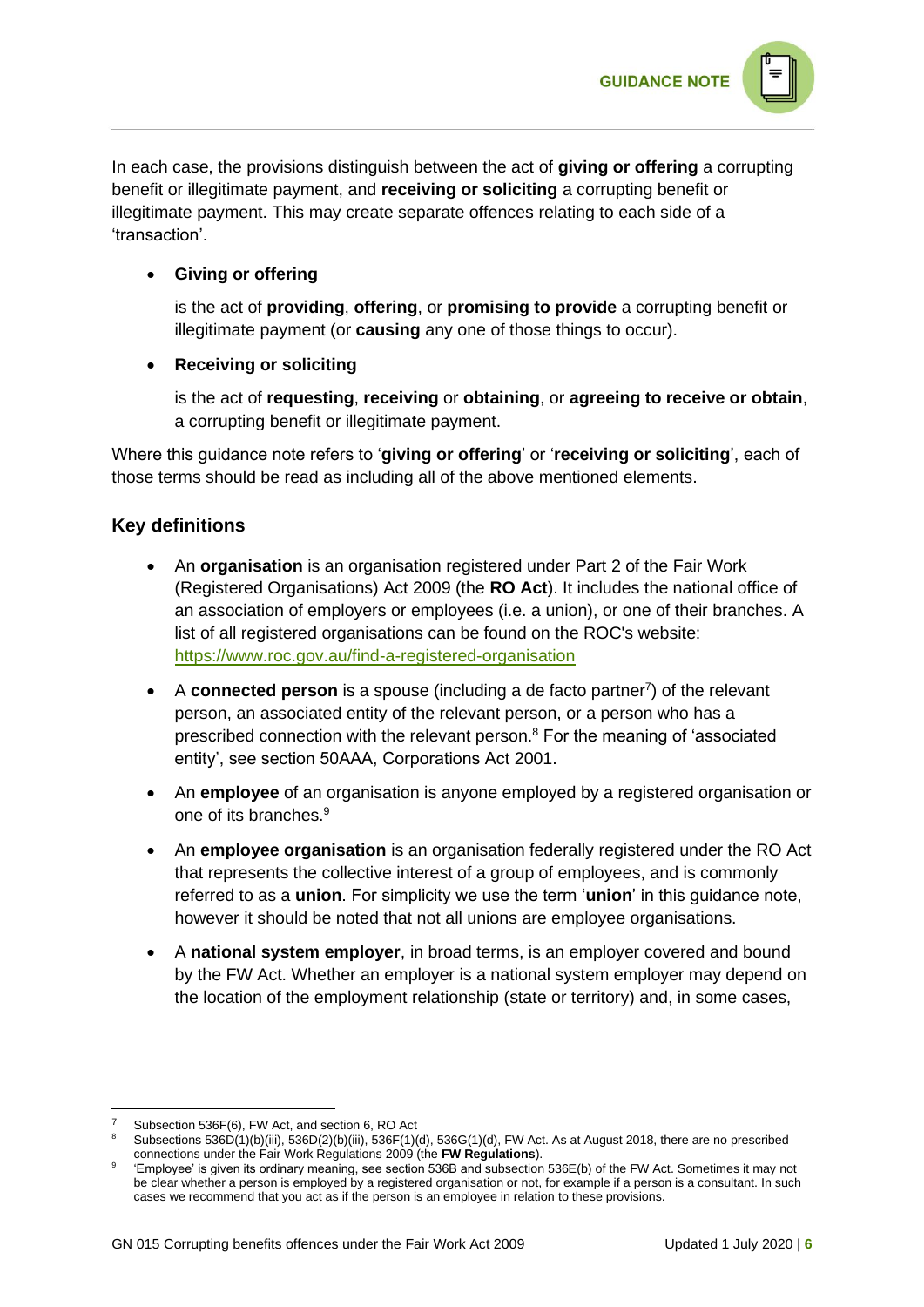

the legal status and business of the employer.<sup>10</sup>

The definition of a national system employer is relevant for the offences of giving or receiving illegitimate payments. It is defined more narrowly for the purposes of the offence of **giving or offering** an illegitimate payment, as opposed to receiving or soliciting. The former provisions **do not extend** to a national system employer who is **only** a national system employer because of a referral of State powers to the Commonwealth. See Part 4 of this guidance note for further information.

- An officer of an organisation is defined in the RO Act.<sup>11</sup> It includes a person who under the organisation's rules is entitled to participate directly in the management of the affairs, or the determination of policy, of the organisation, and will usually be a person who has been elected to their position. The President, Vice President, Secretary, Assistant Secretary, Treasurer and members of the Committee of Management of the organisation or a branch of the organisation are normally officers.
- The term **person** has an expanded meaning. A person can be any natural person or legal entity. It includes an individual, a body corporate, a State or Federal Government entity or any other collective group of persons that comprise a body politic.<sup>12</sup>
- A **prohibited beneficiary**, in relation to an employee organisation (union), includes:<sup>13</sup>
	- the union's officers and employees
	- the spouse (including a de facto partner<sup>14</sup>) of an officer or employee of the union
	- an entity<sup>15</sup> controlled by the union
	- an entity controlled by an officer or employee of the union
	- a person or entity to whom the union or any prohibited beneficiary requests or directs a cash or in kind payment to be made
	- a person who has a prescribed connection with the organisation or a prohibited beneficiary.<sup>16</sup>

<sup>&</sup>lt;sup>10</sup> For further information on whether an employer is a national system employer refer to the publications available on the Fair Work Commission website (se[e https://www.fwc.gov.au/general-protections-benchbook/coverage-general](https://www.fwc.gov.au/general-protections-benchbook/coverage-general-protections/national-system-employer)[protections/national-system-employer\)](https://www.fwc.gov.au/general-protections-benchbook/coverage-general-protections/national-system-employer) or seek independent legal advice.

<sup>11</sup> Subsection 536E(a), FW Act, and sections 6 and 9, RO Act

<sup>&</sup>lt;sup>12</sup> 'Person' is not defined in the FW Act. See section 2C, Acts Interpretation Act 1901.

<sup>13</sup> Subsection 536F(5), FW Act

<sup>14</sup> Subsection 536F(6), FW Act, and section 6, RO Act

<sup>15</sup> 'Entity' includes a body corporate, partnership, unincorporated body, individual, or trustee (either individually if there is only one or together if there are multiple) - subsection 536F(6), FW Act; section 6, RO Act; and section 9, Corporations Act 2001

<sup>&</sup>lt;sup>16</sup> As at August 2018, there are no prescribed connections in the FW Regulations.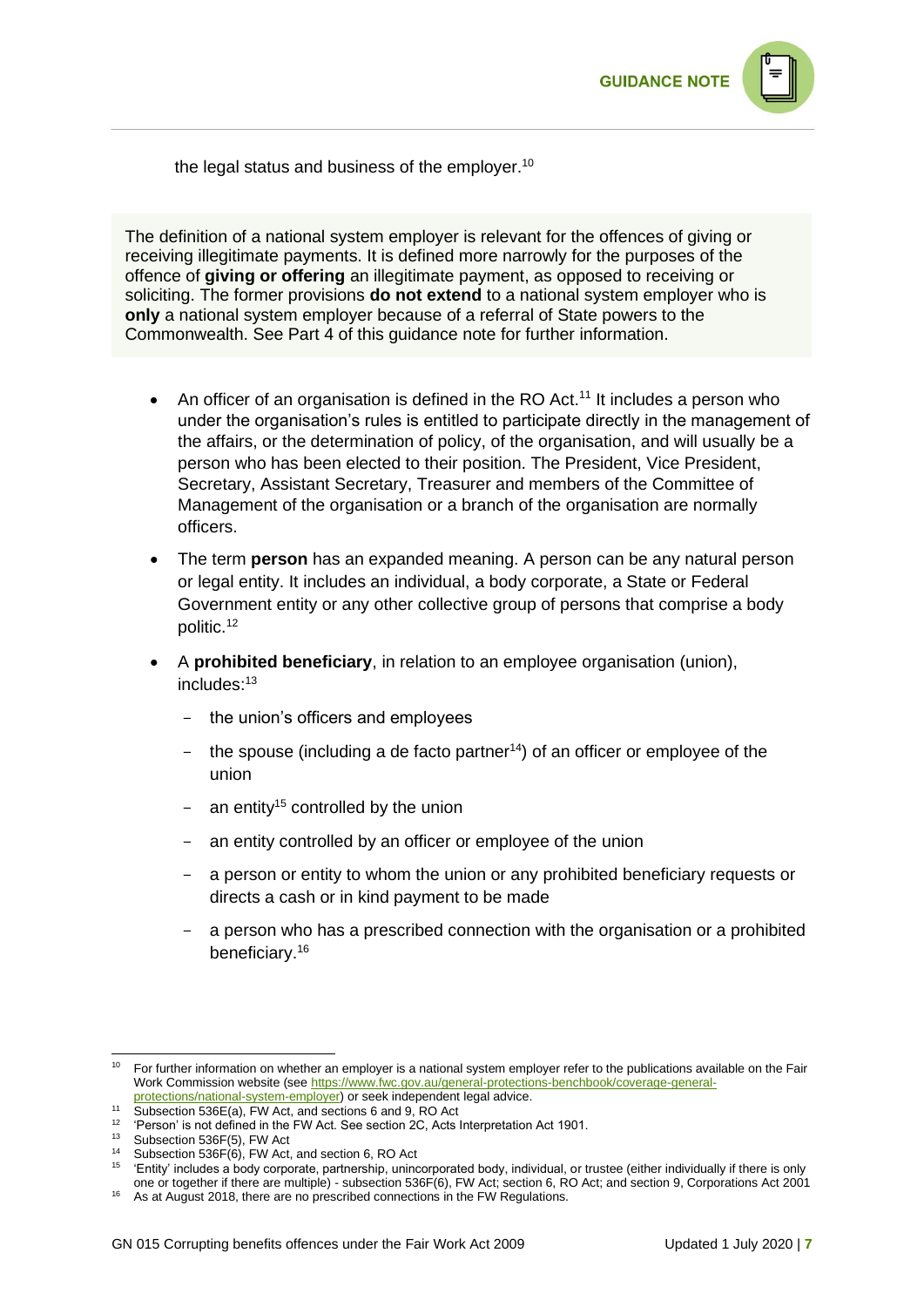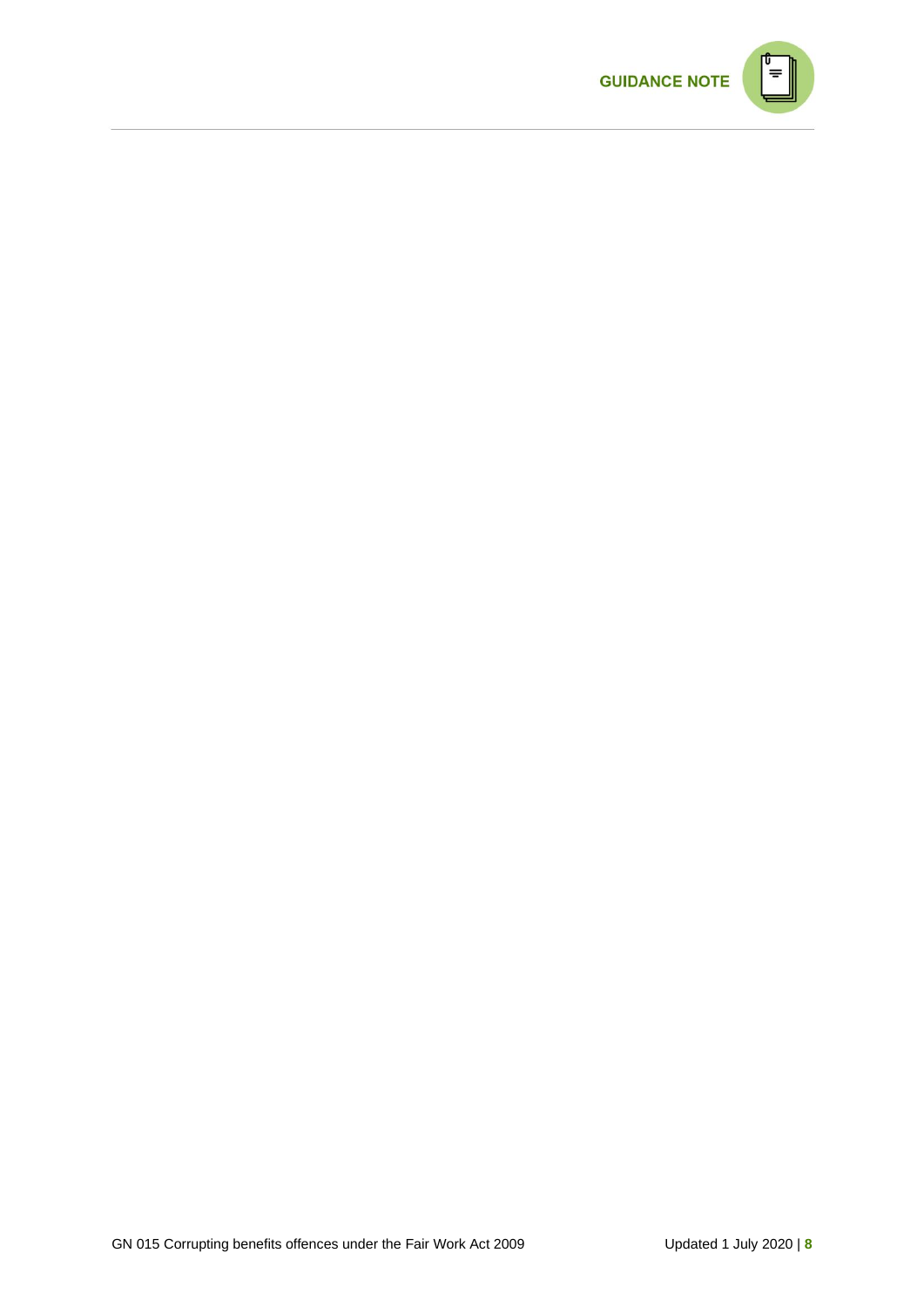

# <span id="page-8-0"></span>Part 2: Giving or offering a corrupting benefit

**This Part is relevant to any person, natural or legal (for example, a company), including those who might deal with organisations or their officers or employees.**

#### **Overview**

A person commits an offence if they dishonestly give or offer a benefit to another person with the intention of influencing an officer or employee of an organisation.<sup>17</sup>

The influence must relate to the performance of the officer's or employee's duties or functions, the exercise of their powers, or giving a relevant advantage.

In summary, it is an offence for a person to:<sup>18</sup>



It is also an offence to **cause** someone else to give or offer a benefit, such as by acting through an agent or third party.

This means that a person who is responsible for directing or requesting that a benefit be given or offered may be liable even if someone else gave or offered the benefit.

<sup>17</sup> Subsection 536D(1), FW Act

<sup>&</sup>lt;sup>18</sup> This diagram represents a simplified depiction of the provisions as an aid to interpreting them and is not a substitute for consideration of the terms of the provisions.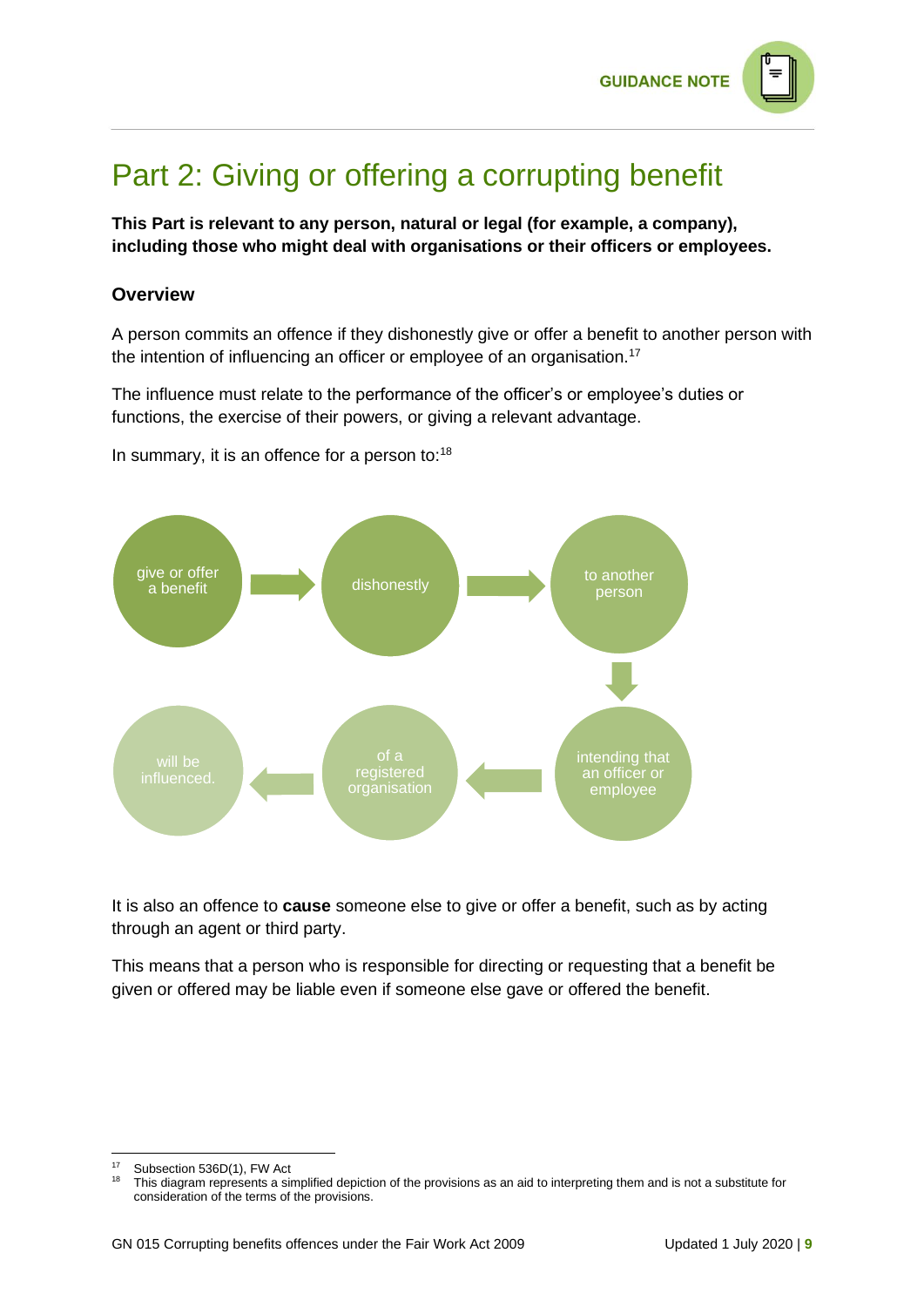



In this Part, **giving or offering** includes:

• the act of **providing, offering** or **promising to provide**, a corrupting benefit (or **causing** any one of those things to occur).



**Examples:** An employer or their representative cannot offer to make a payment to an organisation (or its officers or employees) on the proviso that the organisation (or its officers or employees) attempt to convince their members to accept lesser terms and conditions of employment in an enterprise agreement than the organisation would otherwise have advocated for.

A person cannot pay money to an officer of an organisation on the understanding that the officer will cause the organisation not to bargain for an enterprise agreement with any business owned or controlled by the person.<sup>19</sup>

### **What is a benefit?**

A benefit can be any form of advantage, and is not limited to cash or property.<sup>20</sup>

Giving cash, in the form of a bribe, is an obvious example, but a benefit could also take a less tangible form, such as nominating someone for a position of power.

### **Does it matter who gives or offers the benefit?**

No – the benefit can be given or offered by anyone, whether they are an individual or company.

There is no need for the person giving or offering the benefit to have links or dealings with the organisation concerned; what matters is the intention of the person giving or offering the benefit.

The benefit must be **dishonestly** given or offered with the **intention to influence** an officer or employee of an organisation.

#### **What does 'dishonest' mean?**

To trigger the offence, the benefit must be **dishonestly** given or offered.

The FW Act defines the term 'dishonest' as meaning dishonest according to the standards of ordinary people, and known to be such by the person committing the offence.<sup>21</sup>

<sup>&</sup>lt;sup>19</sup> Explanatory Memorandum, Fair Work Amendment (Corrupting Benefits) Bill 2017, paragraph 23

<sup>20</sup> Subsection 536D(7), FW Act

<sup>21</sup> Section 536CA, FW Act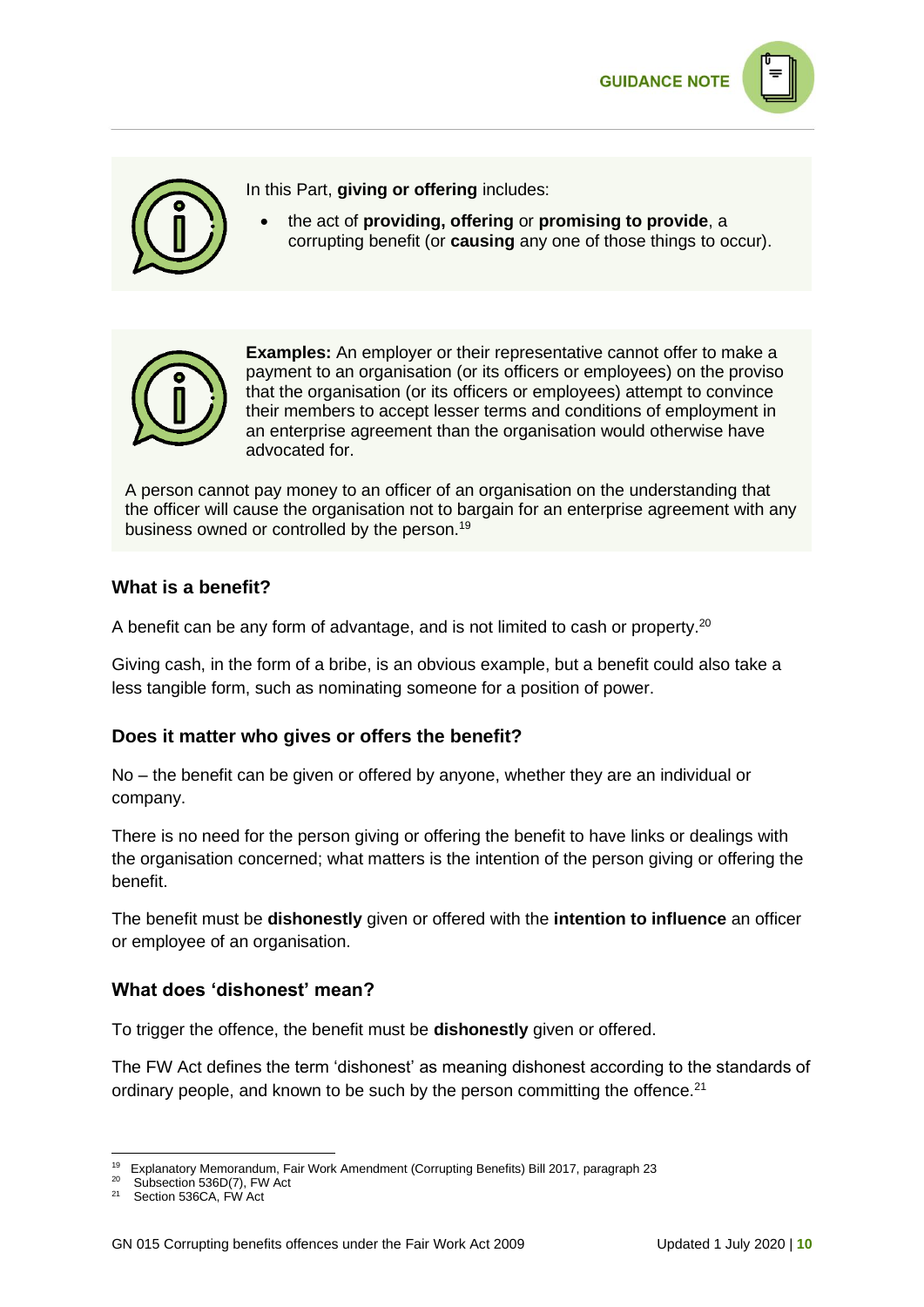

What might be considered dishonest will be determined by a trial Judge on a case by case basis. Relevant considerations could include the presence of fraud, deceptive conduct, threats or coercion, intention to disadvantage another person or gain an unfair advantage, use of unfair means or practices, a lack of honesty, or suppression of the truth.

#### **What is the relevant intention?**

The benefit must be dishonestly given or offered with the **intention to influence** an officer or employee of an organisation.

It is the dishonest provision or offer of a benefit, with an intention to influence an officer or employee, which converts the innocent provision or offer of a benefit into a potential offence.

#### **What does influencing an officer or employee mean?**

An **intention to influence** an officer or employee means influencing them:

- in how they carry out their role, that is, in the performance of their duties, powers or functions $22$ ; or
- to **give an advantage** to the person providing or offering the benefit, or a connected person, which is not legitimately due.<sup>23</sup>

Influencing an officer or employee in how they carry out their role might include, for example, seeking to change the position an officer takes in the course of enterprise bargaining, or seeking to persuade an officer to overlook or not investigate a suspected OHS contraventions.

An advantage can be anything in connection with the relevant affairs $24$ , and can be given to the person giving or offering the benefit or to any connected person.

The advantage can be given in any way, including by doing or not doing a thing, or by causing or influencing another person to do or not do a thing.<sup>25</sup> For an offence to have been committed, the advantage must be one that was not '**legitimately due**' to the person who received it or was intended to receive it.<sup>26</sup>

<sup>&</sup>lt;sup>22</sup> This could include the performance of their duties or functions conferred expressly or impliedly by the organisation, or the rules of the organisation; or the exercise of powers or performance of functions under the FW Act or the RO Act*.*

 $23$  Subsection 536D(1)(b), FW Act

<sup>&</sup>lt;sup>24</sup> Subsection 536D(b)(iii). FW Act

<sup>25</sup> Subsection 536D(5), FW Act

 $26$  Subsection 536D(1)(b)(iii), FW Act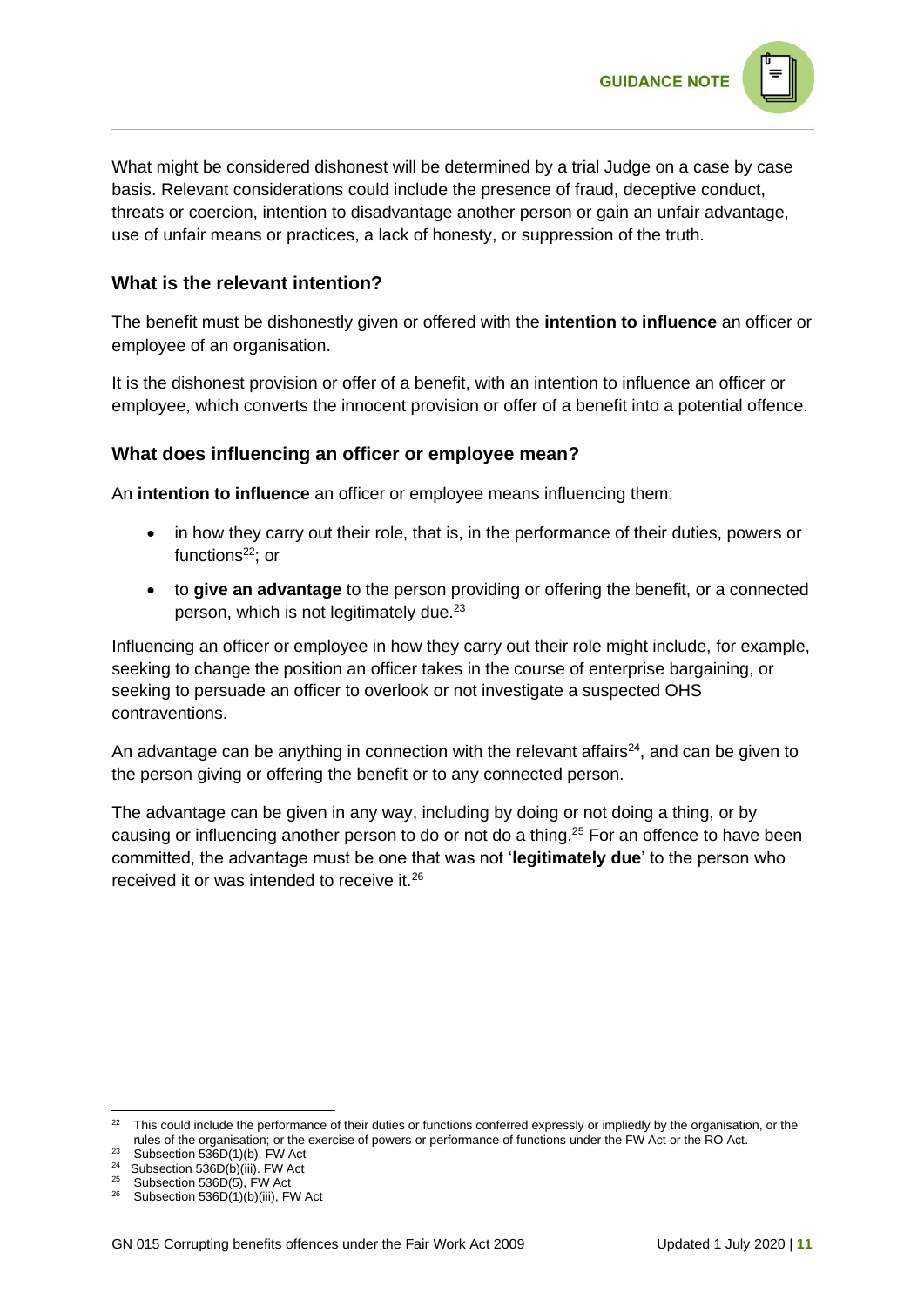



Advantages that are '**legitimately due**' are permitted.

Whether an advantage is legitimately due is a question for the court or tribunal to decide.<sup>27</sup>

In working out if the advantage is legitimately due, the court or tribunal cannot take into account claims that the advantage is (or is perceived to be) customary, necessary or required in the situation, the value of the advantage, and any official tolerance of the advantage.<sup>28</sup>

# **Did the benefit need to influence an employee or officer?**

No, the intention to influence is enough – it doesn't matter whether an employee or officer is influenced to act in a certain manner or to provide an advantage.<sup>29</sup>

The intent of the person giving or offering the benefit does not need to be directed at influencing a particular employee or officer or towards an employee or officer acting in any particular manner or providing any particular advantage.<sup>30</sup>

### **Does it matter who receives, or is intended to receive, the benefit?**

No – the benefit does not have to be given or offered to an organisation, or to an officer or an employee of an organisation.

The benefit can be given or offered to anyone; what matters is the intention of the person giving or offering the benefit.

# **Summary**

A person must not dishonestly give someone a benefit with the intention of influencing an officer or employee of an organisation as to how they carry out their role, or to gain an advantage that was not legitimately due.

For example, it is an offence to give someone an expensive watch to try to stop an official inspecting a work site or to encourage an official to support an enterprise agreement.

<sup>&</sup>lt;sup>27</sup> Subsection 536D(4), FW Act<br><sup>28</sup> Subsection 536D(6) FW Act

Subsection 536D(6), FW Act

 $29$  Subsection 536D(3)(d), FW Act

 $30$  Subsections 536D(3)(a) and (b), FW Act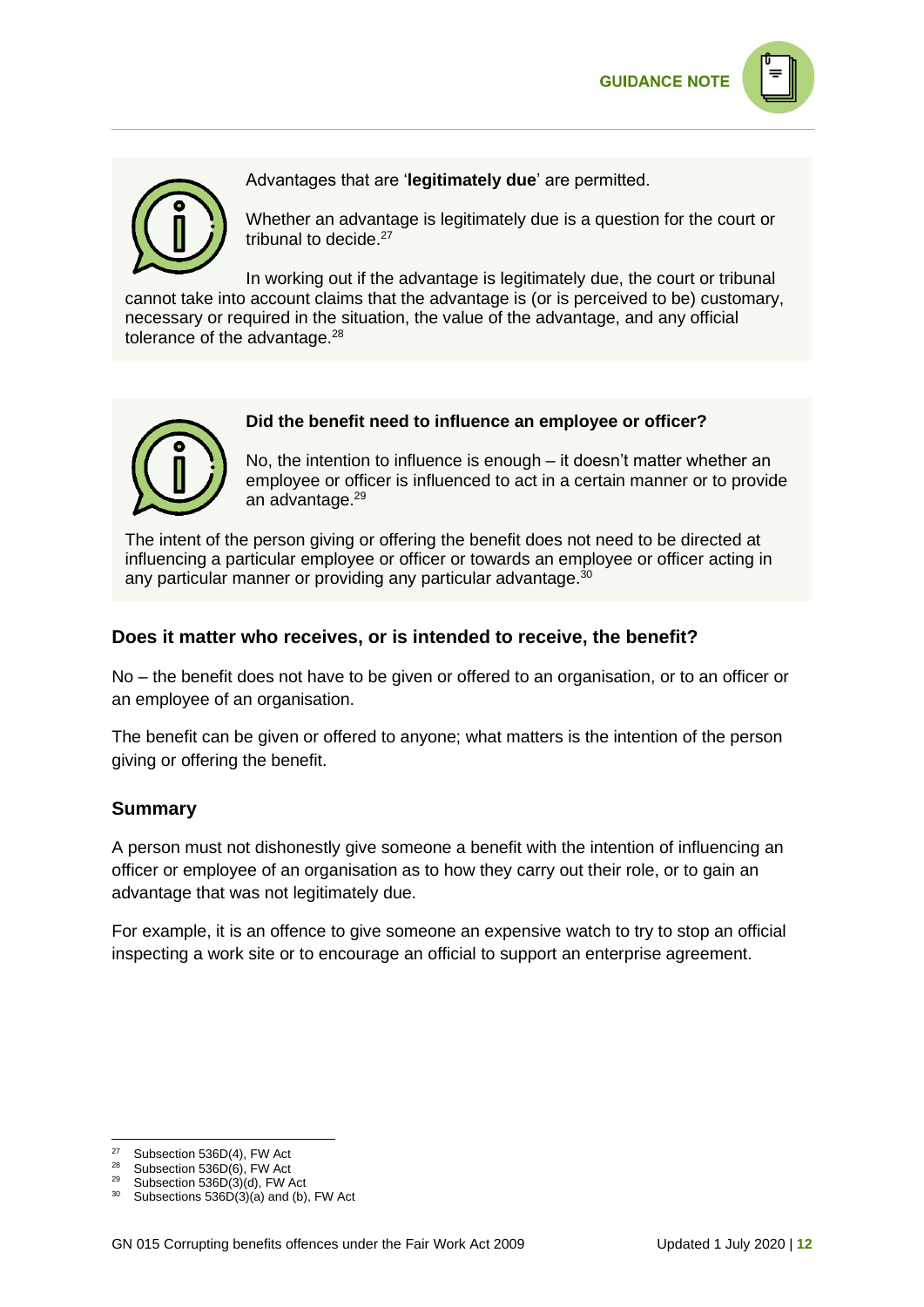

# <span id="page-12-0"></span>Part 3: Receiving or soliciting a corrupting benefit

**This Part is relevant to any person, natural or legal (for example, a company), who might receive or solicit a benefit on the basis that it might influence an officer or employee of an organisation. It will be particularly relevant to any person who acts on behalf of an organisation (including its officers and employees).**

#### **Overview**

A person commits an offence if they dishonestly receive or solicit a benefit for themselves or for another person:

- with the intention that the receipt, or expectation of receipt, of the benefit will influence an officer or employee of an organisation, or
- with the intention that the provider believes that the receipt, or expectation of receipt, of the benefit will influence an officer or employee of an organisation.<sup>31</sup>

The influence must relate to the performance of the officer's or employee's duties or functions, the exercise of their powers, or giving a relevant advantage.



In summary, it is an offence for a person to: $32$ 

It is also an offence to **agree** to receive or obtain such a benefit. That means that a person could commit an offence by reaching an agreement to obtain a benefit that is never received.

<sup>31</sup> Section 536D(2), FW Act

<sup>&</sup>lt;sup>32</sup> This diagram represents a simplified depiction of the provisions as an aid to interpreting them and is not a substitute for consideration of the terms of the provisions.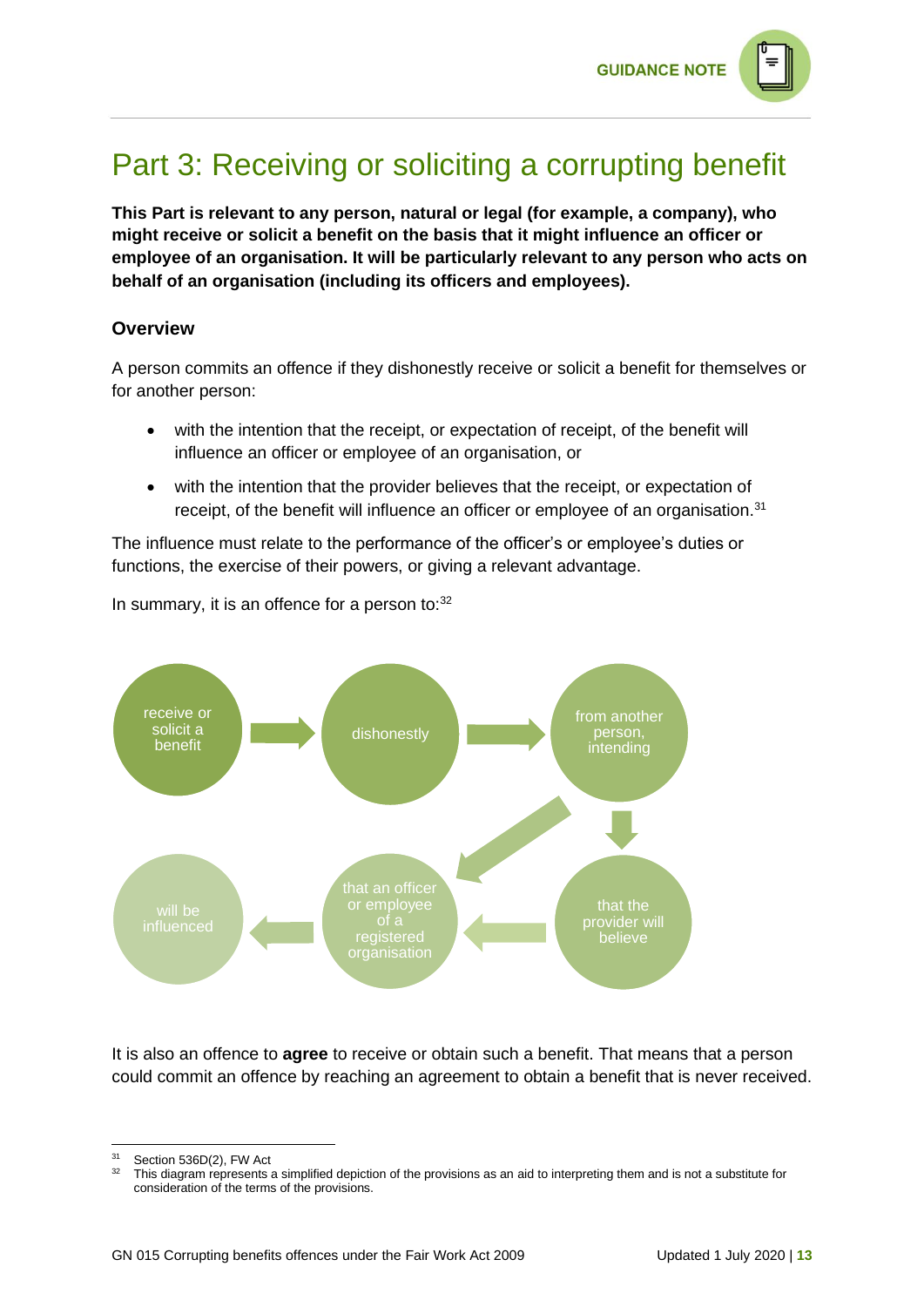



A person cannot request that an employer make payments to them, or to another person, intending that the payments will cause officers of an organisation to discourage the organisation's members from engaging in industrial action in relation to changes in the workplace.

An officer of an organisation cannot solicit a building company to renovate a house owned by the officer's spouse on the understanding that the organisation will not enter building sites on which the building company is performing work.<sup>33</sup>



In this Part, **receiving or soliciting** includes:

• the act of **requesting**, **receiving** or **obtaining**, or **agreeing to receive or obtain**, a corrupting benefit.

### **What is a benefit?**

As discussed above, a benefit can be any form of advantage, and is not limited to cash or property.<sup>34</sup>

Receiving cash, as a bribe, is an obvious example, but a benefit could also take a less tangible form, such as being nominated for a position of power.

#### **Does it matter who receives the benefit?**

No – the benefit can be received by, or intended to be received by, anyone. It may be an organisation, or an officer or employee of an organisation, that receives the benefit, but it doesn't have to be.

The benefit could be received by someone who has no connection to the organisation; what matters is the intention of the person receiving or soliciting the benefit.



The benefit does not have to be received. It is enough for a person dishonestly to request, or agree to receive or obtain, the benefit for their benefit or the benefit of another person.

The offence may be committed even if the person who was to provide the benefit rejects any request, or never had any intention of carrying

through with an agreement to provide the benefit.

<sup>&</sup>lt;sup>33</sup> Paragraph 29, Explanatory Memorandum, Fair Work Amendment (Corrupting Benefits) Bill 2017

<sup>34</sup> Subsection 536D(7), FW Act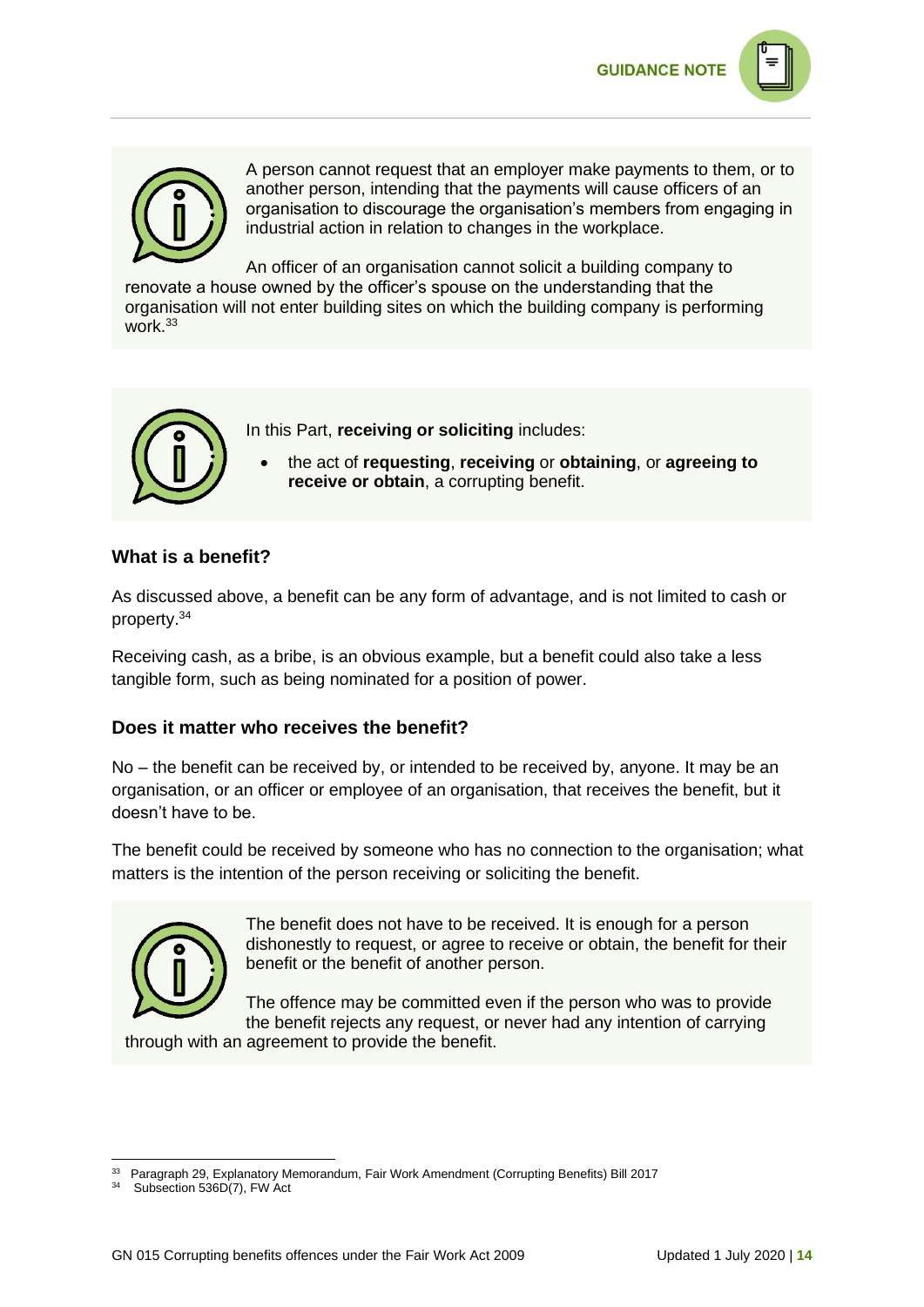

The benefit must be **dishonestly** received or solicited, with the **intention to influence** an officer or employee of an organisation or to cause the provider of the benefit to **believe that it will influence** an officer or employee of an organisation.

### **What does 'dishonest' mean?**

To trigger the offence, a person must receive or solicit the benefit **dishonestly**.

The FW Act defines the term 'dishonest' as meaning dishonest according to the standards of ordinary people, and known to be such by the person committing the offence.<sup>35</sup>

What might be considered dishonest will be determined by a trial Judge on a case by case basis. Relevant considerations could include the presence of fraud, deceptive conduct, threats or coercion, intention to disadvantage another person or gain an unfair advantage, use of unfair means or practices, a lack of honesty, or suppression of the truth.

It is not necessary for a request to be made using threats or coercion for an offence to have been committed.<sup>36</sup>

#### **What is the relevant intention?**

The benefit must be dishonestly received or solicited with the intention that its receipt, or expectation of its receipt, will:

- **influence** an officer or employee of an organisation, or
- cause the provider of the benefit to **believe that it will influence** an officer or employee of an organisation.

It is not necessary that the provider of the benefit believes that the benefit will influence an officer or employee. It is sufficient if the person receiving or soliciting the benefit intended that the provider holds that belief.<sup>37</sup>

It is the dishonest receipt or soliciting of a benefit, with an intention that it influences an officer or employee, or that the provider of the benefit believes that it will influence an officer or employee, that converts the innocent receipt or solicitation of a benefit into a potential offence.

#### **What does influencing an officer or employee mean?**

For a detailed discussion on what it means to influence an officer or employee, refer to the discussion above commencing on page 7 in Part 2 of this guidance note.

<sup>&</sup>lt;sup>35</sup> Section 536CA, FW Act

<sup>36</sup> Subsection 536D(2)(a)(i), FW Act

<sup>37</sup> Subsection 536D(3)(c), FW Act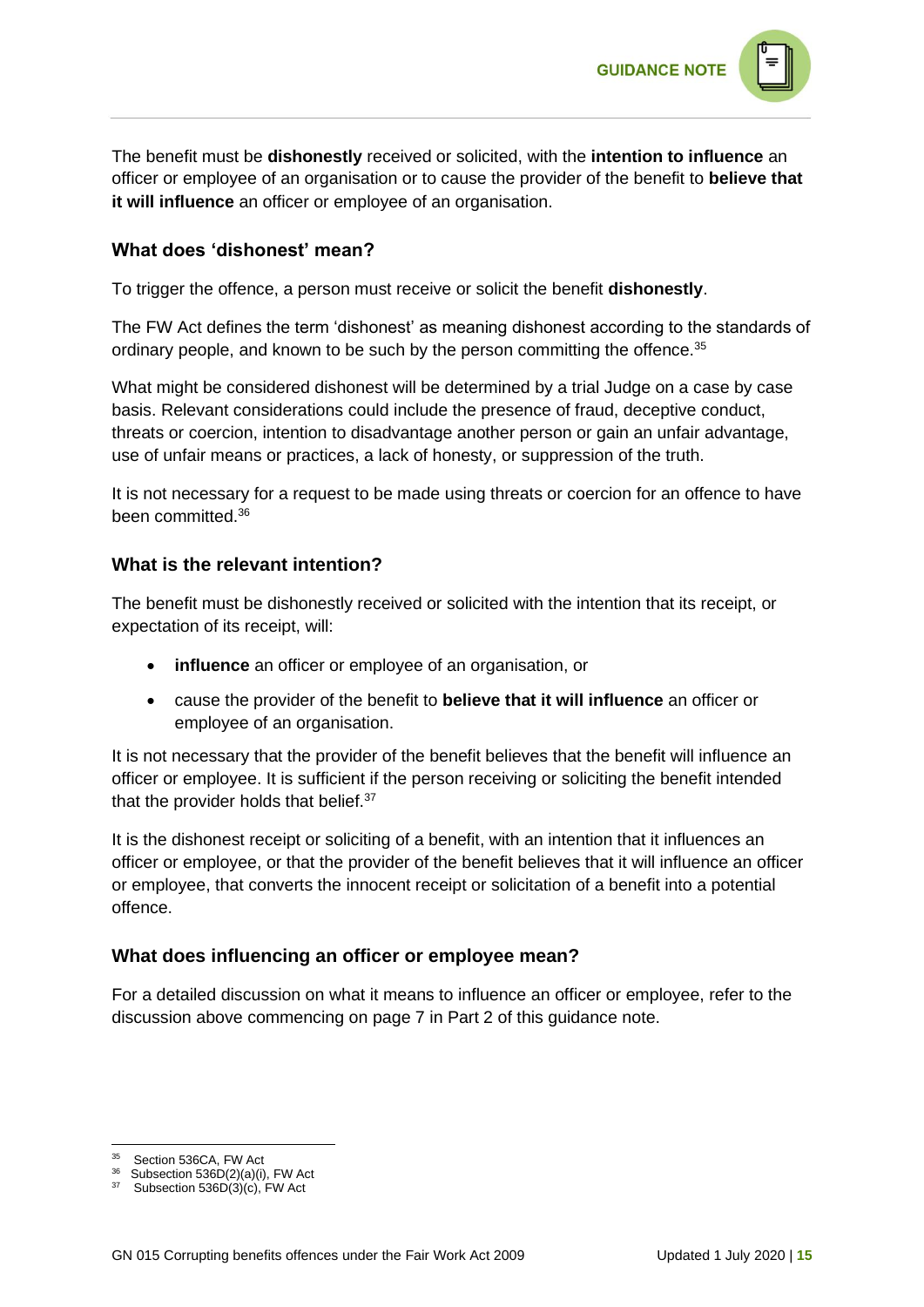



This provision may be contravened by a person who holds themselves out as being able to influence or control the conduct of an officer or employee of an organisation, even though they might not themselves be an officer or employee of that organisation.

#### **Does it matter who gives or offers the benefit?**

No – a benefit could be received or solicited from anyone.

There is no need for the person giving or offering the benefit to have links or dealings with the organisation concerned; what matters is the **intention** of the person receiving or soliciting the benefit.

### **Summary**

A person must not dishonestly receive or solicit a benefit with the intention that either:

- the benefit would influence an officer or employee of an organisation in the performance of their role, or
- the provider of the benefit would believe that the benefit would influence an officer or employee in the performance of their role.

For example, it is an offence for an officer to agree to accept a bribe from an employer in exchange for the officer taking a position that seeks to convince employees to cease protected industrial action.

It would also be an offence even if the officer would have acted in the same way regardless of whether the bribe had been offered or provided.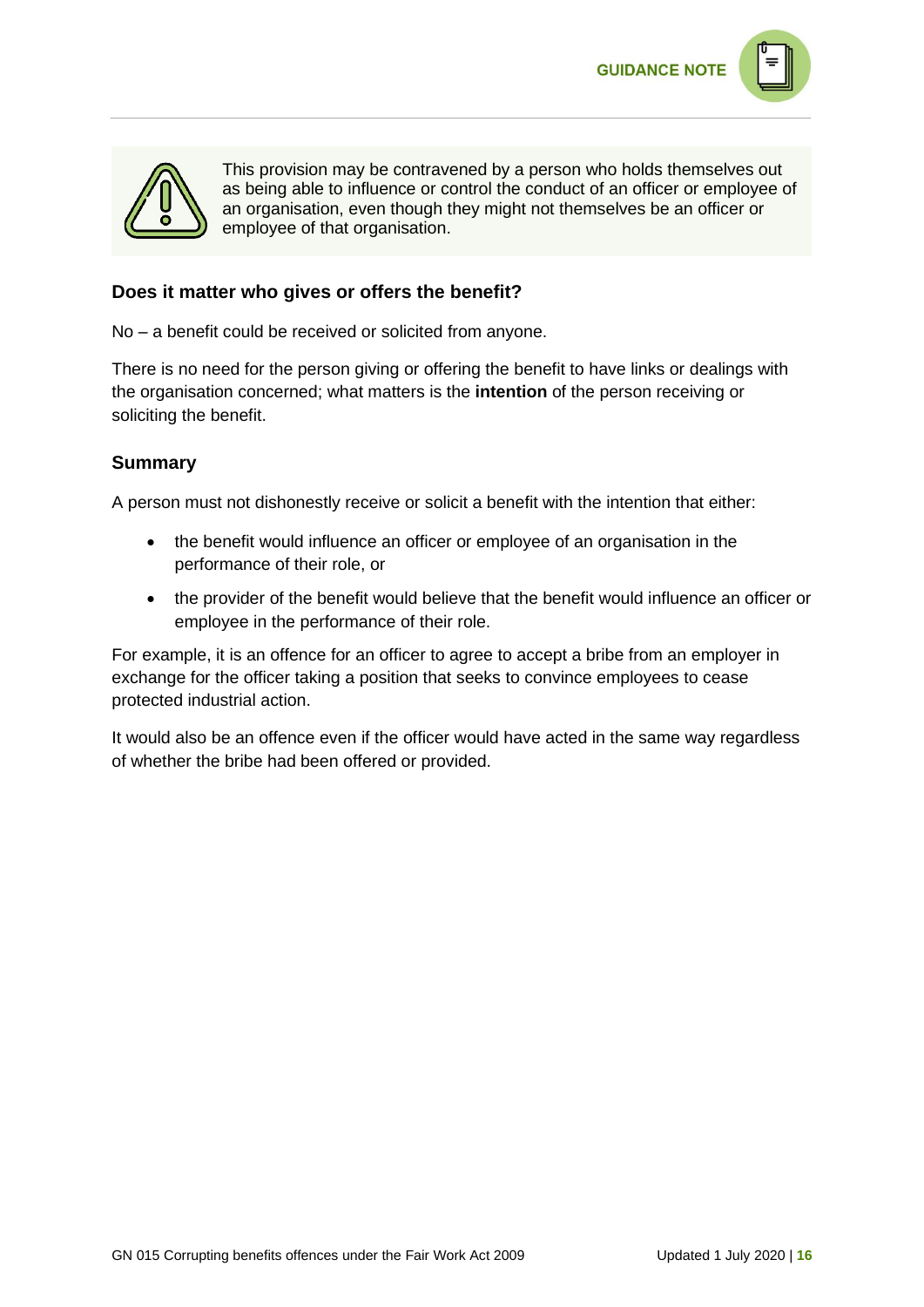

# <span id="page-16-0"></span>Part 4: Giving or offering an illegitimate payment

This Part is relevant to national system employers when dealing with federally registered unions that represent the industrial interests of employees of the employer or a connected person.

The definition of a national system employee, in respect of this offence, **excludes** employers who are national system employers **only** because of a referral law made by a State. For example, in general terms, this may exclude some sole traders and partnerships in NSW, QLD, SA and TAS from the scope of this offence.

### **Overview**

It is an offence for employers to give or offer a cash or in kind payment to a union (or its prohibited beneficiaries) if the union is entitled to represent the employer's employees (or the employees of a connected person), unless the payment counts as a legitimate payment.

In this guidance note a payment that contravenes this offence is referred to as an **illegitimate payment**.



In summary, it is an offence for a relevant<sup>38</sup> national system employer to: $39$ 

It is also an offence to **cause** someone else to give or offer an illegitimate payment, such as by acting through an agent or third party.

<sup>38</sup> In addition to the limitation set out in the introduction to this Part, the offence also excludes employers who are federally registered unions – subsection 536F(1)(a), FW Act.

<sup>&</sup>lt;sup>39</sup> This diagram represents a simplified depiction of the provisions as an aid to interpreting them and is not a substitute for consideration of the terms of the provisions.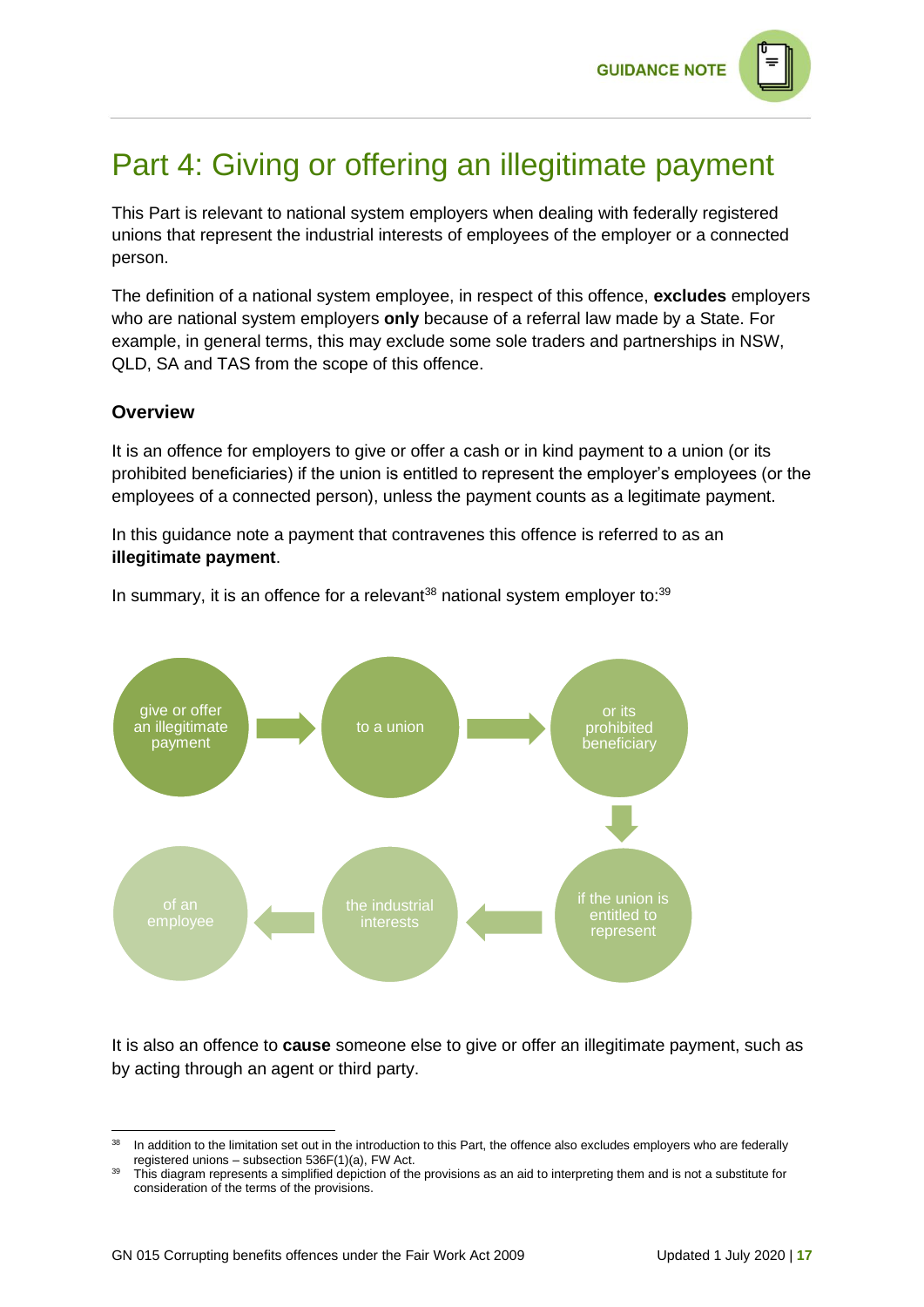

This means that a person who is responsible for directing or requesting that an illegitimate payment be offered may be liable even if someone else provided the illegitimate payment.



In this Part, **giving or offering** includes:

the act of **providing**, **offering**, or **promising to provide** an illegitimate payment (or **causing** any one of those things to occur)

### **What is an illegitimate payment?**

An illegitimate payment is a **cash or in kind payment** made to a union, or a union's prohibited beneficiary, which is not a legitimate payment.

There are various types of **legitimate payments** that employers may lawfully provide to a union that are exceptions to the general prohibition. These legitimate payments are explained below in Part 6 of this guidance note.

An illegitimate payment will include a **benefit** that is in cash or any other monetary form, or is in the nature of goods or services. $40$  This could include, for example, investment products, digital currencies, property, products and services.

### **Does it matter who gives or offers the illegitimate payment?**

No – the offence is made out when a national system employer:

- gives or offers the illegitimate payment to a union or prohibited beneficiary directly; or
- causes the illegitimate payment to be given or offered to a union by somebody else. This could be by an associated entity, another company or business, or an individual.

### **Will my business be caught by the offence?**

You will be caught by the provisions if you are a relevant national system employer and you, or a connected person, employ a person who is or could be a member of the union that receives the illegitimate payment.



A **connected person** is a spouse (including a de facto partner) of the relevant person, an associated entity of the relevant person, or a person who has a prescribed connection with the relevant person.

<sup>40</sup> Subsection 536F(4), FW Act. It may also include prescribed benefits under the FW Regulations. As at August 2018, no such benefits have been prescribed.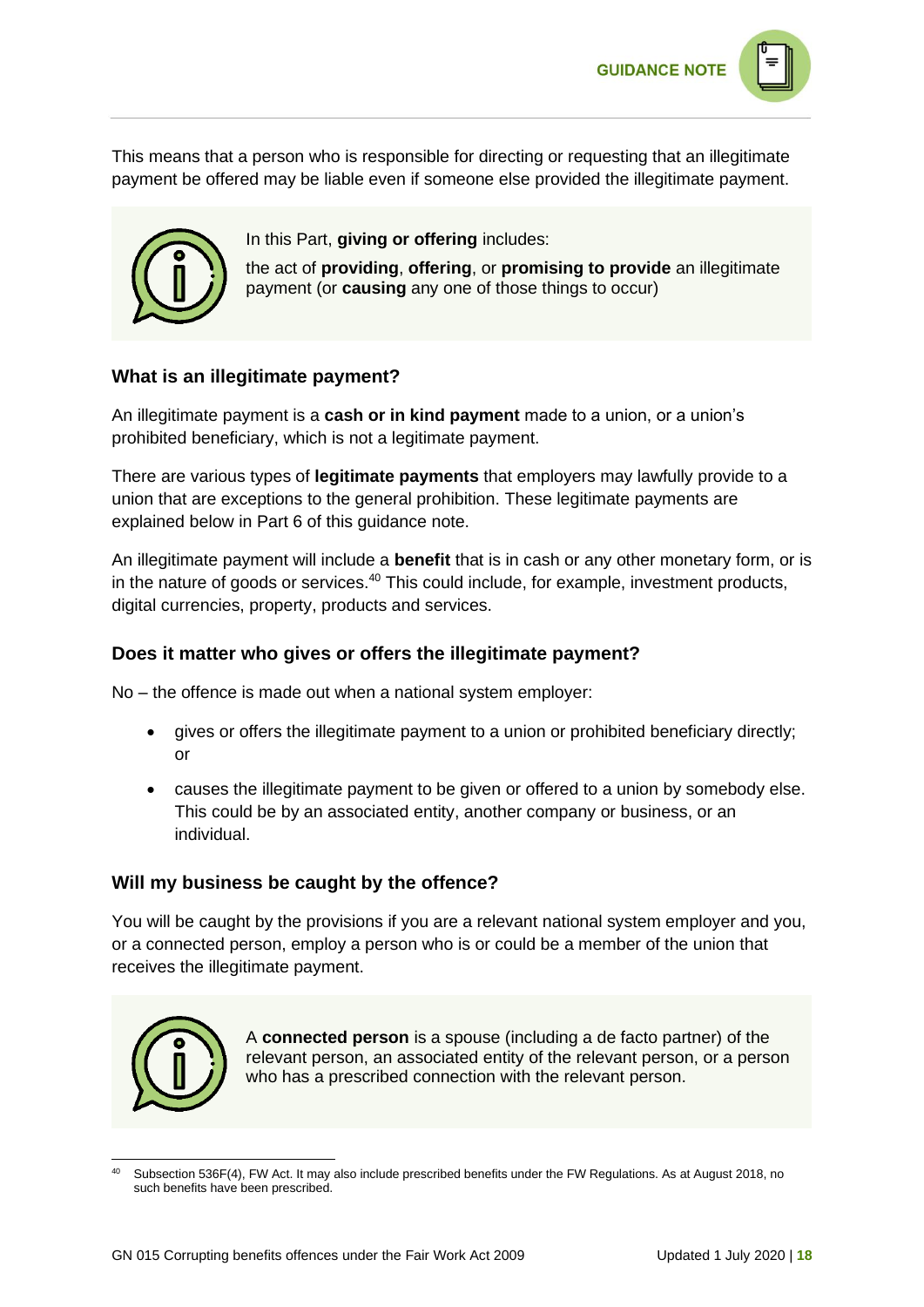

The union to which an illegitimate payment is made must also be entitled to represent that employee's industrial interests.

Even if you have no employees who are members of the relevant union, you may still be liable if your employees are eligible for membership of the union.



#### **How do I know if the union is entitled to represent my employees?**

An employee organisation is generally entitled to represent the interests of their members. The union's rules will define who can be members. Check the union's rules, which can be found at [www.fwc.gov.au.](http://www.fwc.gov.au/)

If you're uncertain about whether you, or one of your connected persons, employ people who are or could be members of a particular union, we recommend that you seek legal advice.

### **Am I dealing with a union covered by the provisions?**

The provisions only relate to payments made to federally registered unions, being unions registered under the RO Act, and their **prohibited beneficiaries**. A full list of registered organisations, which includes all federally registered unions, can be found at [www.roc.gov.au.](https://www.roc.gov.au/)

Some federally registered unions are associated with State based unions. It is important that employers are clear as to which entity they might be dealing with.

Even if you are dealing with a State union, you will need to consider whether the recipient of a payment might fall within the definition of a prohibited beneficiary of a federally registered union.

### **What is a prohibited beneficiary of a union?**

The illegitimate payment must not be given or offered to a union or to a prohibited beneficiary of a union.

#### **Prohibited beneficiaries** include:<sup>41</sup>

- the union's officers and employees
- the spouse (including a de facto partner<sup>42</sup>) of an officer or employee of the union
- an entity<sup>43</sup> controlled by the union
- an entity controlled by an officer or employee of the union

<sup>&</sup>lt;sup>41</sup> Subsection 536F(5), FW Act<br><sup>42</sup> Subsection 536F(6), FW Act

Subsection 536F(6), FW Act, and section 6, RO Act

<sup>43 &#</sup>x27;Entity' includes a body corporate, partnership, unincorporated body, individual, or trustee (either individually if there is only one or together if there are multiple) - subsection 536F(6), FW Act, section 6, RO Act*, and* section 9, Corporations Act 2001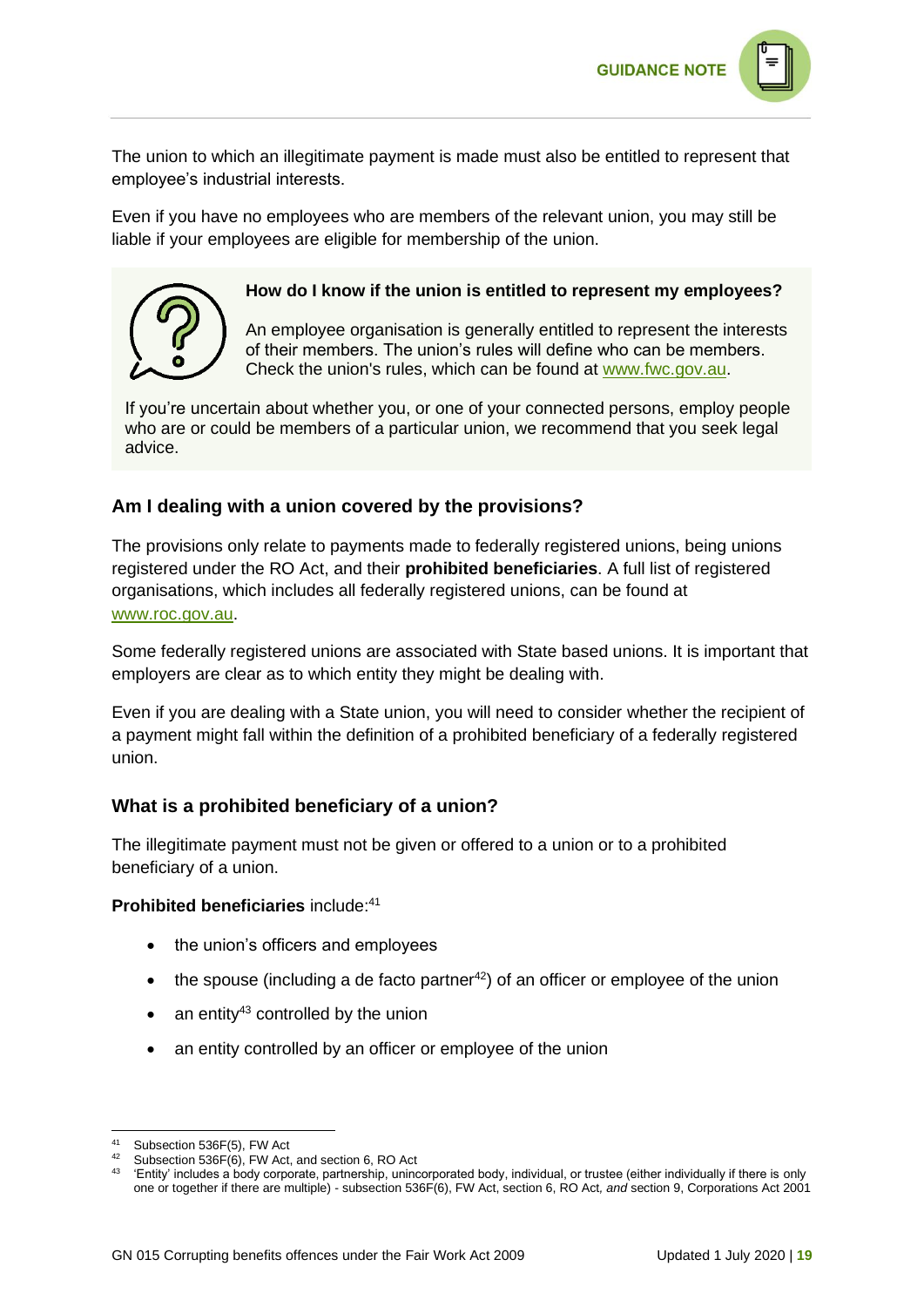

- a person or entity to whom the union or any prohibited beneficiary requests or directs a cash or in kind payment to be made
- a person who has a prescribed connection with the organisation or a prohibited beneficiary.<sup>44</sup>



#### **How do I know if the union, or an officer or employee of the union, controls an entity?**

Where you are considering making a relevant payment to an entity (this can include any incorporated or unincorporated company, a partnership or an individual), you need to be sure that the entity is not **controlled** by

the union, or by an officer or employee of the union.

A union, officer or employee **controls** an entity if they are able to determine the outcome of decisions about the entity's financial and operating policies.<sup>45</sup> Control can include practical influence, and exercising patterns of behaviour.<sup>46</sup>

The entity will not be controlled if the union, officer or employee has to team up with another entity to control the outcome or if the union is obligated by law to use its influence for the benefit of someone other than its members.<sup>47</sup>



**Examples:** A union owns a training company and all of the directors on the board are officers or employees of the union. This is therefore a prohibited beneficiary.

A cleaning company has two directors, one is the President of a union and the other is their spouse. The President of the union tends to make

all of the decisions about what the cleaning company does. This is likely a controlled entity of an officer and therefore a prohibited beneficiary.

### **Are 'dishonesty' and 'intention' relevant?**

The offence of giving or offering an illegitimate payment does not require proof that there was an intention to influence another person (such as an officer or employee of the union). There is also no requirement to establish dishonesty.

In this regard, the offence may be described as a strict liability offence. Because of this, the penalties are lower than those for the offences of giving, receiving or soliciting a corrupting benefit<sup>48</sup>, as described in Parts 2 and 3 of this guidance note.

<sup>44</sup> As at August 2018, there are no prescribed connections in the FW Regulations.

<sup>45</sup> Subsection 536F(6), FW Act, section 6, RO Act, and sections 9 and 50AA, Corporations Act 2001

<sup>46</sup> Subsection 50AA(2), Corporations Act 2001

<sup>&</sup>lt;sup>47</sup> Subsections 50AA $(3)$  and (4), Corporations Act 2001

<sup>48</sup> See paragraphs 44 and 58, Explanatory Memorandum, Fair Work Amendment (Corrupting Benefits) Bill 2017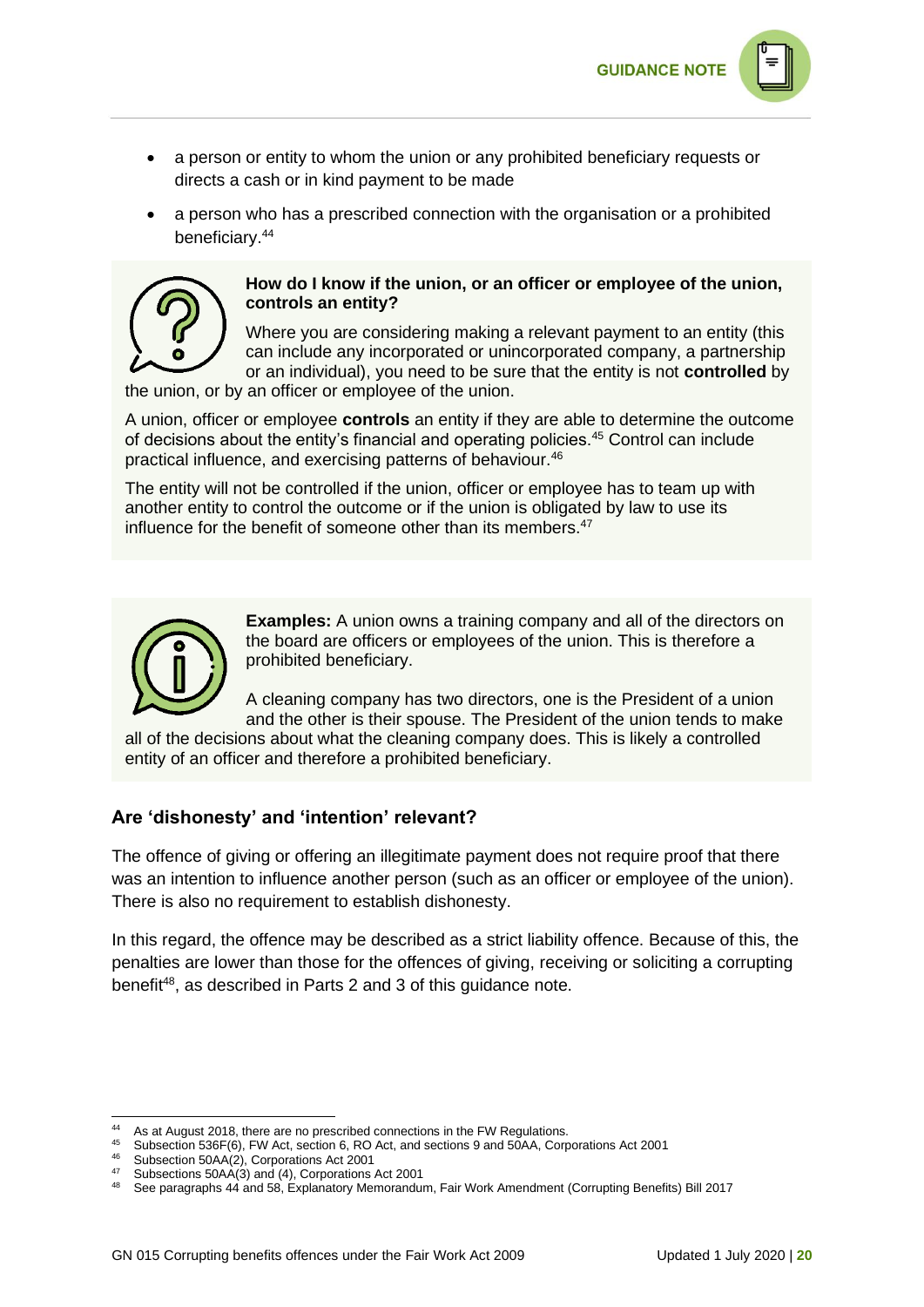

### **Summary**

Employers must not make cash or in kind payments to unions (or the union's prohibited beneficiaries) if that union is entitled to represent the employer's employees, or the employees of a connected person.

There are, however, a wide range of exceptions that identify legitimate reasons for an employer to provide **legitimate payments** to unions or their prohibited beneficiaries.

For more detail on the legitimate payments that can be provided to unions, see Part 6 of this guidance note below.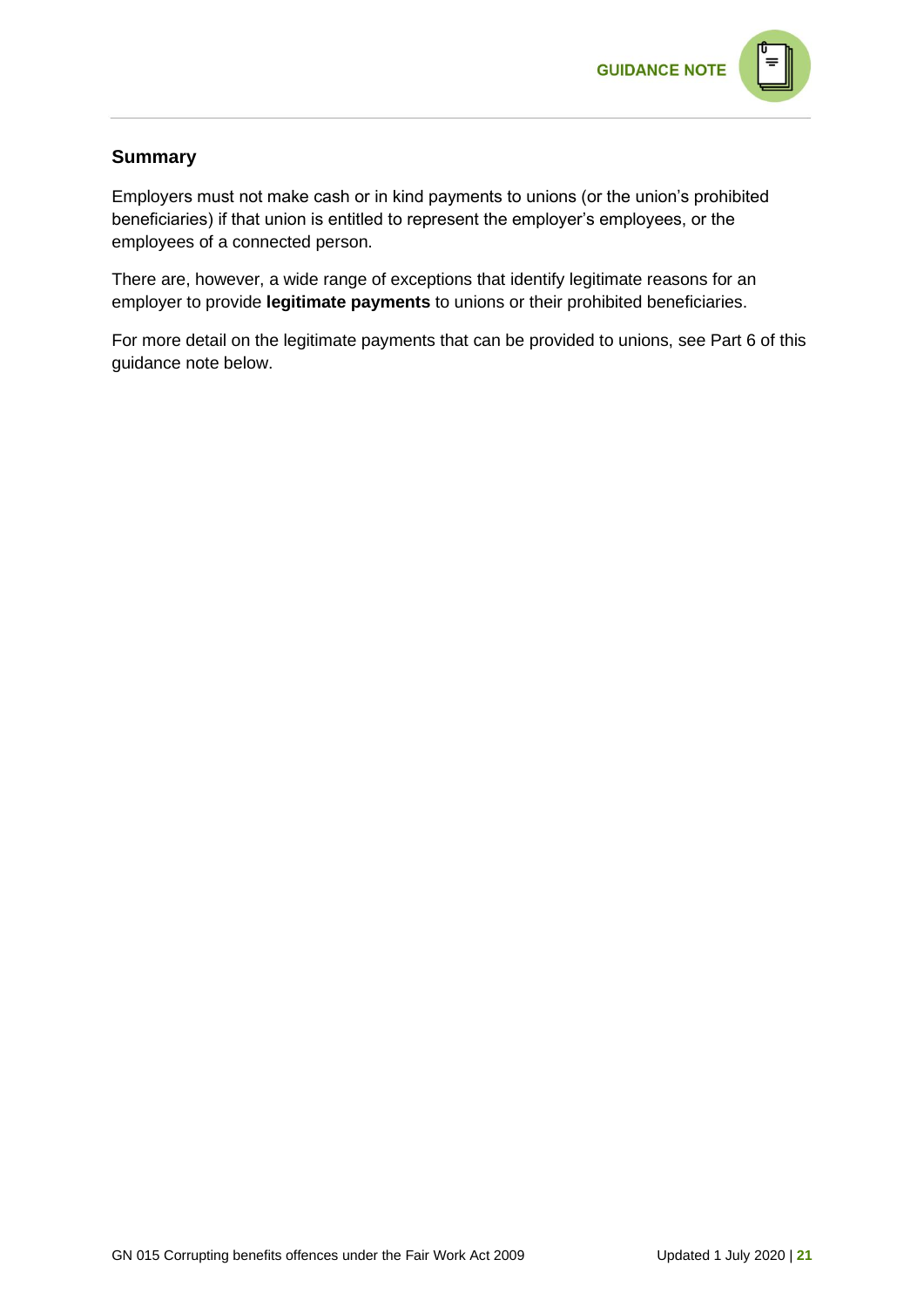

# <span id="page-21-0"></span>Part 5: Receiving or soliciting an illegitimate payment

**This part is relevant to federally registered unions and their officers and employees when dealing with a national system employer if that employer or a connected person has employees whose industrial interests the union is entitled to represent.**

#### **Overview**

It is an offence for unions, and their officers or employees, to receive or solicit a cash or in kind payment from a national system employer if that employer or a connected person has employees that the union is entitled to represent, unless the payment counts as a legitimate payment.<sup>49</sup>

Consistently with Part 4 above, in this guidance note, a payment that contravenes this offence is referred to as an **illegitimate payment**.



This offence covers all national system employers<sup>50</sup> regardless of whether coverage under the FW Act is extended to them because of a referral law by a State. This is a wider definition than for the offence described above in Part 4 of this guidance note.

In summary, it is an offence for a union, or officer or employee of a union, to: $51$ 



 $^{49}$  Section 536G, FW Act

Other than a federally registered union, which is excluded by subsection  $536G(1)(c)$ 

<sup>51</sup> This diagram represents a simplified depiction of the provisions as an aid to interpreting them and is not a substitute for consideration of the terms of the provisions.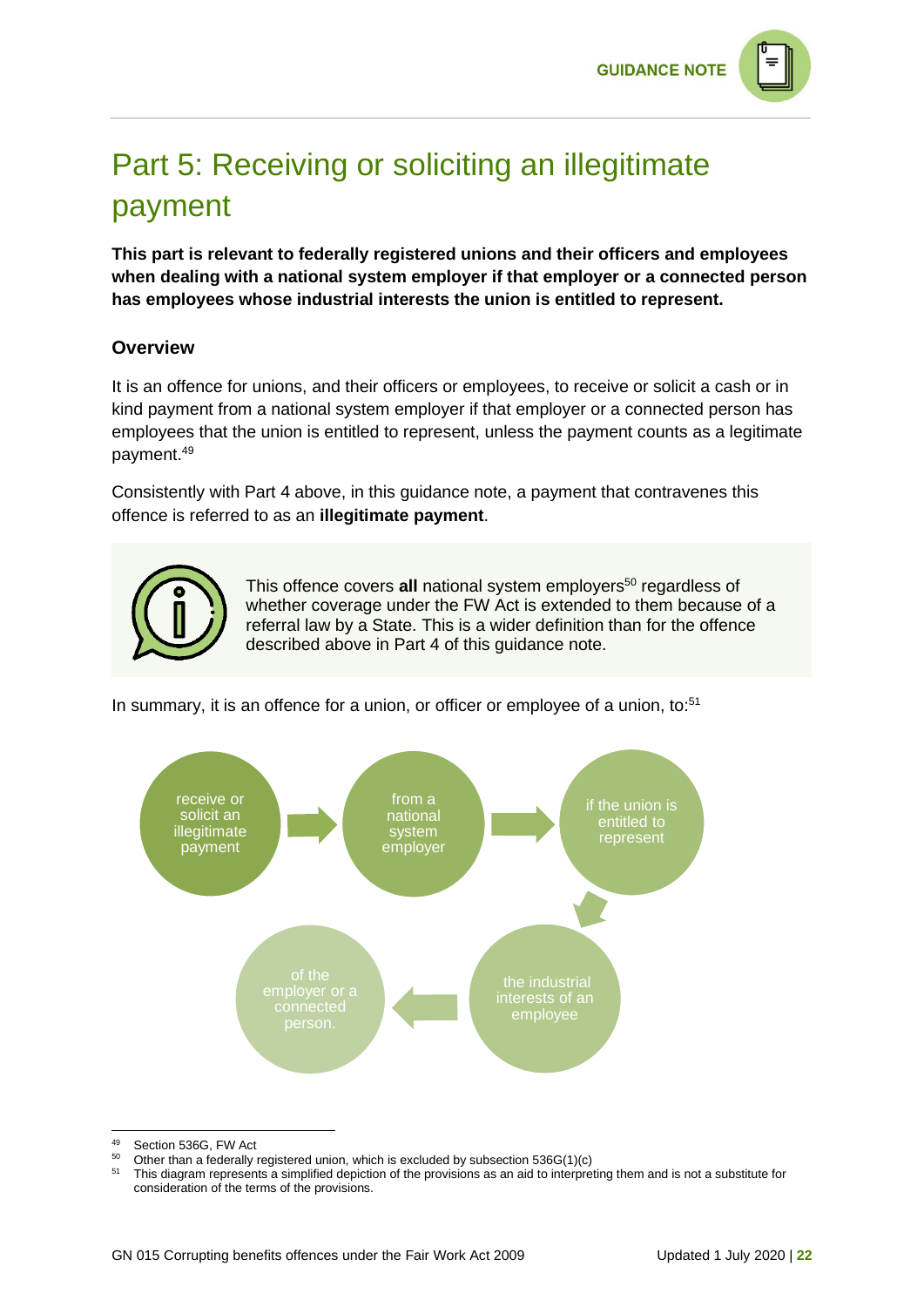

It is also an offence to **agree** to receive or obtain an illegitimate payment.

That means that a union, officer or employee could commit an offence by reaching an agreement to obtain an illegitimate payment that is never received.



In this Part, **receiving or soliciting** includes:

• the act of requesting, receiving or obtaining, or agreeing to receive or obtain, an illegitimate payment.

### **What is an illegitimate payment?**

As discussed above, an illegitimate payment is a cash or in kind payment made to a union, which is not a legitimate payment.

There are various types of **legitimate payments** that unions may lawfully receive from an employer that are exceptions to the general prohibition. These legitimate payments are explained below in Part 6 of this guidance note.

An illegitimate payment will include a **benefit** that is in cash or any other monetary form, or is in the nature of goods or services. $52$  This could include, for example, investment products, digital currencies, property, products and services.

### **Does it matter who receives the illegitimate payment?**

No – the offence is triggered if a union, or an officer or employee of a union receives or solicits the illegitimate payment. The benefit does not have to be received by a union, officer or employee for there to have been an offence.<sup>53</sup>

The illegitimate payment can be solicited for the benefit of another person, including someone who has no connection to the organisation. It could, for example, be received by a company, business or individual.



The illegitimate payment does not have to be received. It is enough for a union, officer or employee to request, or to agree to receive or obtain, such a payment.

The offence may be committed even if the person who was to provide the benefit rejects a request or never had any intention to carry through

with an agreement to provide the illegitimate payment.

<sup>52</sup> Subsection 536F(4), FW Act. It may also include prescribed benefits under the FW Regulations. As at August 2018, no such benefits have been prescribed.

<sup>53</sup> Subsection 536G(1)(a), FW Act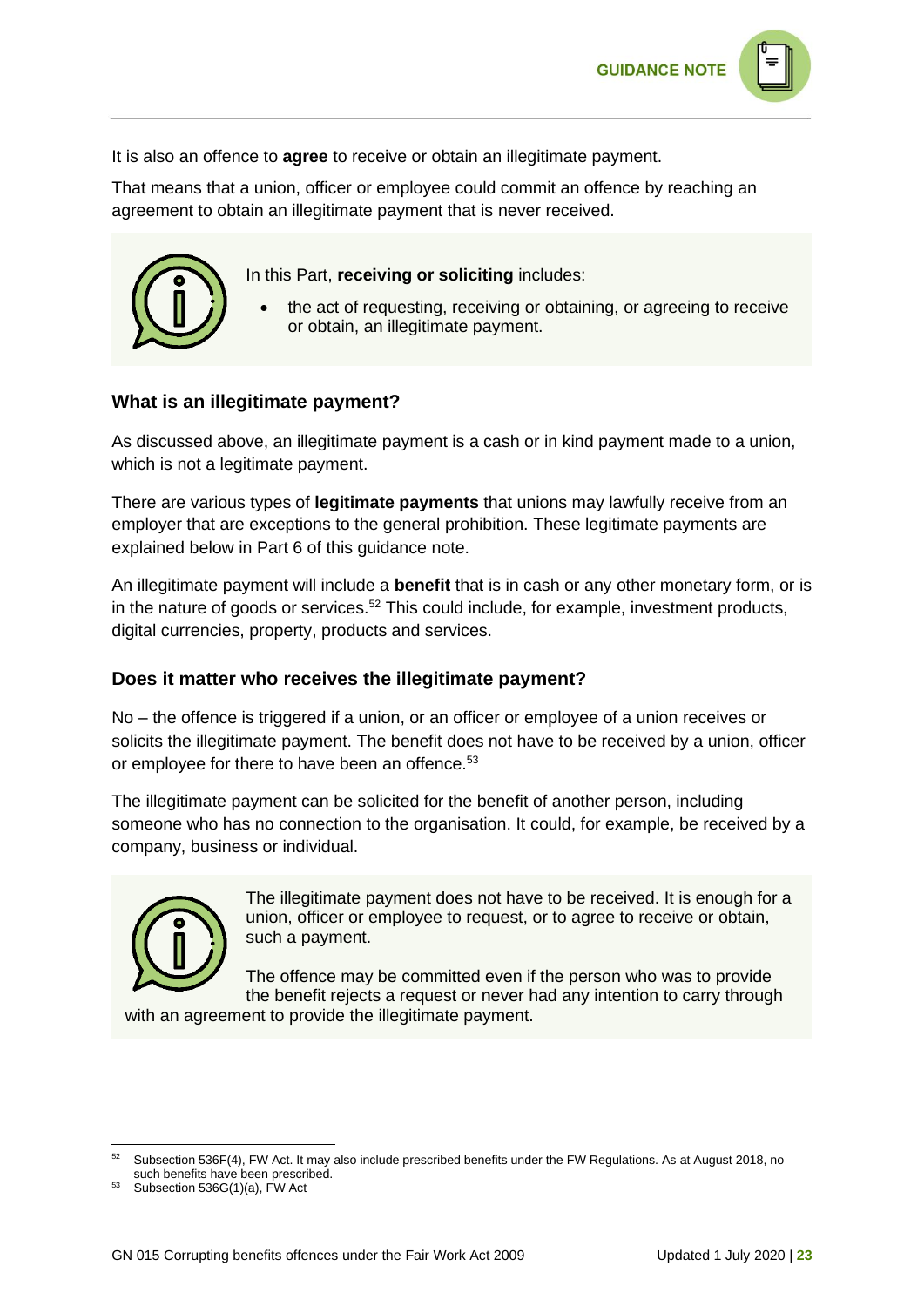

### **Does it matter who gives or offers the illegitimate payment?**

Yes – the illegitimate payment must originate from a national system employer who employs (or has a connected person who employs) any person who is, or who is entitled to be, a member of the union that requests or solicits the payment. The union must be entitled to represent the employee's industrial interests.<sup>54</sup>



A **connected person** is a spouse (including a de facto partner) of the relevant person, an associated entity of the relevant person, or a person who has a prescribed connection with the relevant person.

### **Am I dealing with an employer covered by these provisions?**

An employer will be covered by the provisions if it is a national system employer (other than a federally registered union) and if the employer, or a connected person, employs a person who is or could be a member of the union, whose industrial interests the union is entitled to represent.

### **Are 'dishonesty' and 'intention' relevant?**

The offence of receiving or soliciting an illegitimate payment does not require proof that there was an intention to influence another person (such as an officer or employee of the union). There is also no requirement to establish dishonesty.

In this regard, the offence may be described as a strict liability offence. Because of this, the penalties are lower than those for the offences of giving, receiving or soliciting a corrupting benefit<sup>55</sup>, as above described in Parts 2 and 3 of this guidance note.

### **Summary**

Unions and their officials and employees must not receive or solicit cash or in kind payments from an employer if that employer, or a connected person, has employees whose interests the union is entitled to represent.

There are, however, a wide range of exceptions that identify legitimate reasons for an employer to provide **legitimate payments** to unions, or their officials or employees.

For more detail on the legitimate payments that can be received by unions, see Part 6 of this guidance note below.

<sup>54</sup> Subsection 536G(1)(d), FW Act

<sup>55</sup> See paragraphs 44 and 58, Explanatory Memorandum, Fair Work Amendment (Corrupting Benefits) Bill 2017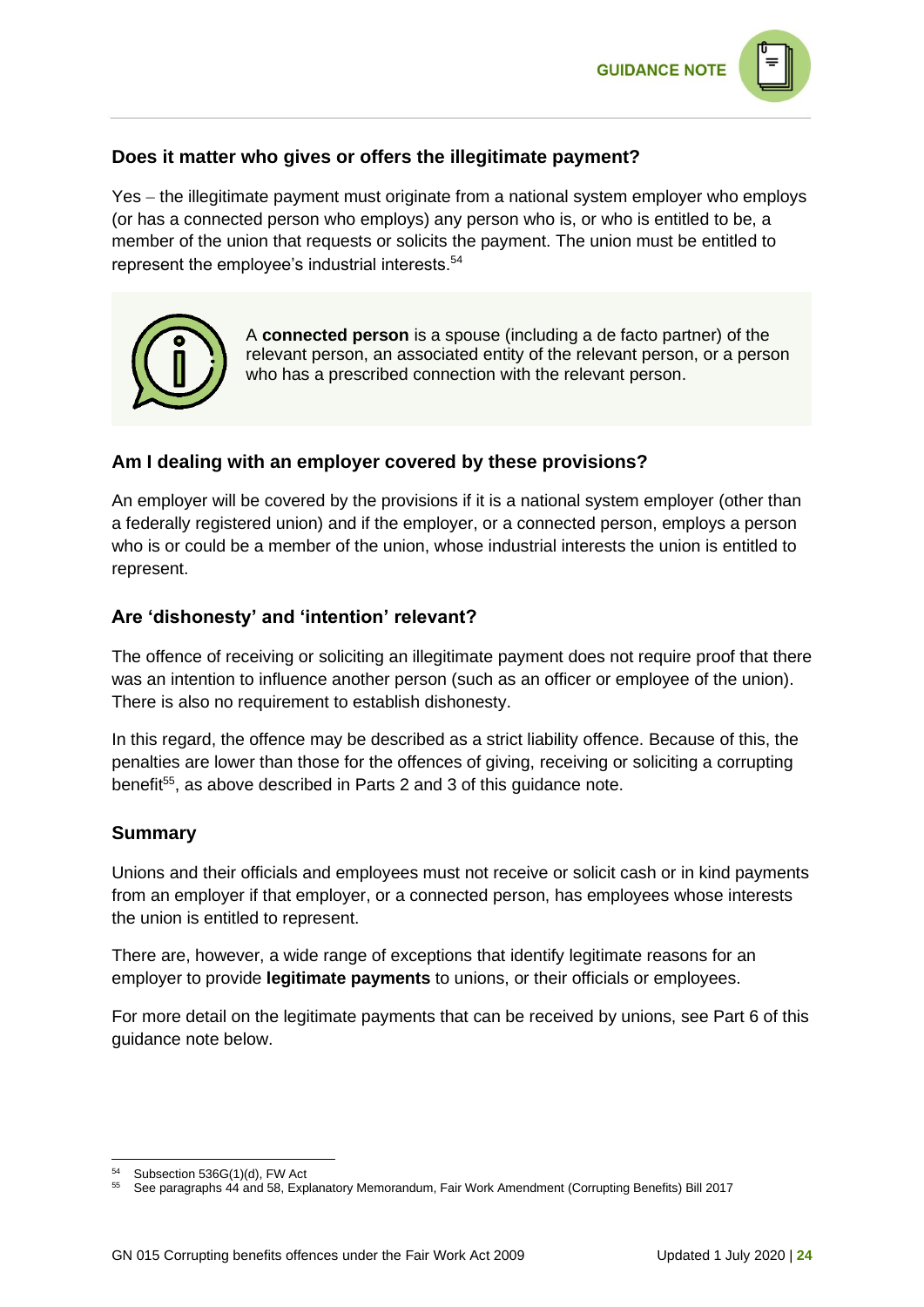# <span id="page-24-0"></span>Part 6: Legitimate payments

This Part identifies specific 'legitimate' benefits listed in the FW Act that are excluded from the offence provisions prohibiting cash or in kind payments between national system employers and federally registered unions as above described in Parts 4 and 5 of this guidance note.

This Part is relevant to both national system employers considering giving or offering a payment to a union or its prohibited beneficiaries, and to unions and their officers and employees that may consider receiving or soliciting such a payment. If the payment falls within one of the exceptions set out below then it will not be covered by the prohibitions on cash or in kind payments set out in sections 536F and 536G of the FW Act.

### **Overview**

The offences relating to giving, receiving or soliciting a **cash or in kind payment** describe a general prohibition of certain payments between employers and unions that are not '**legitimate payments**'.

Consistently with earlier Parts, in this guidance note, a payment that contravenes this offence is referred to as an **illegitimate payment**.

In effect, the legislation defines an allowable, or 'legitimate' payment, by a range of exceptions. Those exceptions define the ways in which employers may provide permissible cash or in kind payments to unions, officers, employees and other prohibited beneficiaries.

A cash or in kind payment that is a legitimate payment is not an illegitimate payment.

### **What are the categories of legitimate payment?**

The following categories of cash or in kind payments from an employer to a union are permitted:

### a) **Union membership fees**

A payment made for a membership fee, payable by an employee, made by deduction from the wages of the employee who has agreed in writing to become a member of the union.

### b) **Benefits for the purpose of employees**

A benefit provided and used for the sole or dominant purpose of benefitting the employer's employees, or its former employees in relation to their former employment.

### **c) Tax deductible gifts**

A gift or contribution deductible under section 30-15 of the Income Tax Assessment Act 1997 and used in accordance with the law.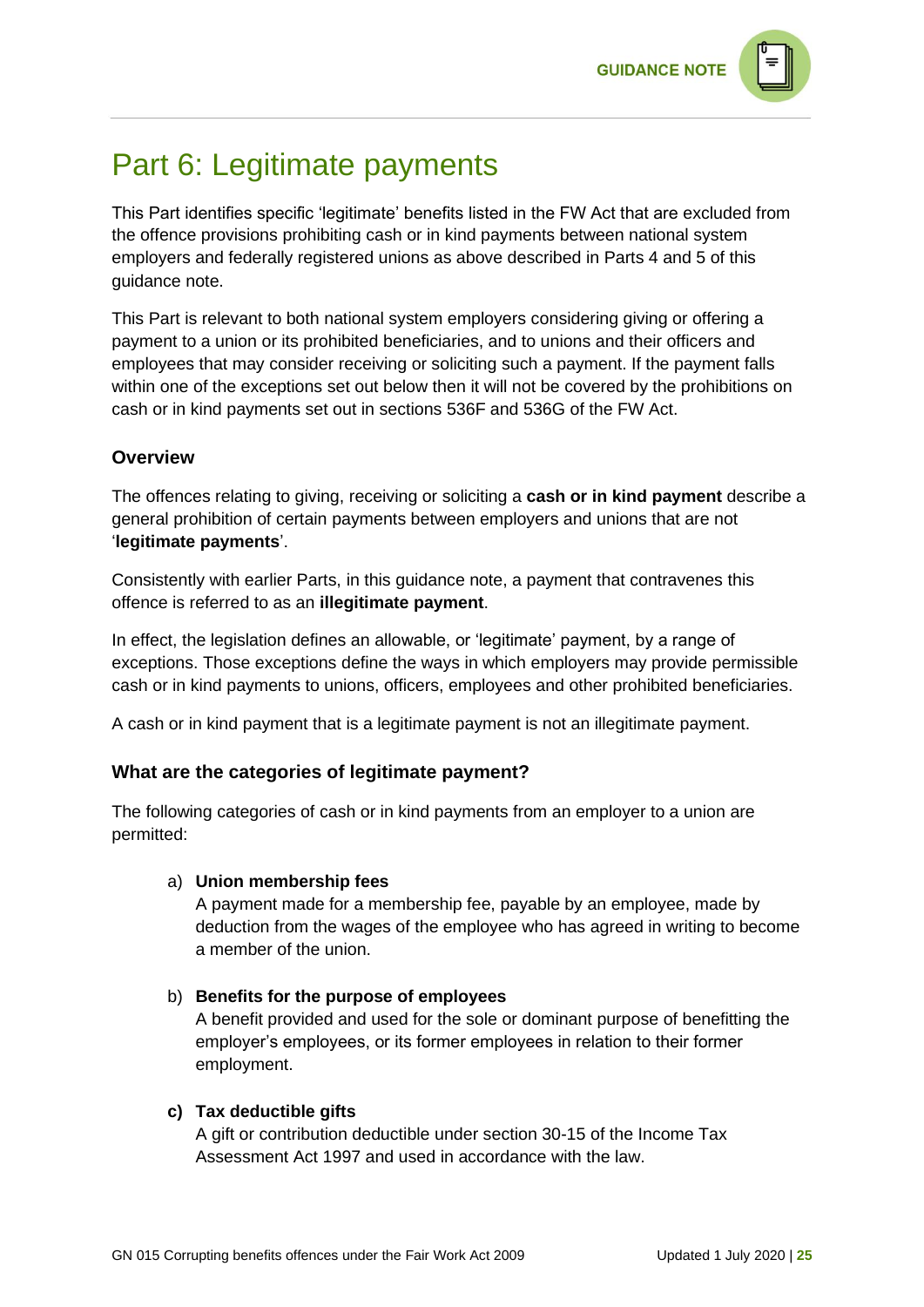

#### d) **Certain benefits of nominal value**

A benefit of nominal value associated with travel or hospitality during consultation, negotiation or enterprise bargaining; or

A token gift, event invitation or similar benefit of nominal value given in accordance with common courteous practice among employers and unions.

#### e) **Market value services**

A payment made, at no more than market value, for goods or services supplied to the employer in the ordinary course of the union's business.

#### f) **Payments made by law**

A payment made under or in accordance with a law of the Commonwealth, or a law of a State or Territory; or

A benefit provided in accordance with an order, judgment or award of a court or tribunal, or in settlement of a matter before the Fair Work Commission or a genuine legal dispute. <sup>56</sup>

A defendant bears the evidentiary onus of establishing that a cash or in kind payment falls within one of the categories above.<sup>57</sup> Each of the categories are explained in further detail below using examples.

Payments that are legitimate payments might still in certain circumstances be capable of constituting an offence relate to the giving, receiving or soliciting of a corrupting benefit as described in Parts 2 and 3 of this guidance note.

# **A. Union membership fees**

It is legitimate for an employer to make a payment to a union which is made in respect of a membership fee:

- made by deduction from the wages of an employee,
- where that employee has agreed in writing to become a member of the union.

The membership fee must be payable by the employee to the union. Such a payment is not covered by the cash or in kind offence provisions referred to above in Parts 4 and 5 of this guidance note.<sup>58</sup>

To rely upon the exception, as a matter of best practice, employers should request written evidence of the agreement between the employee and union before establishing deductions from wages.

<sup>56</sup> Subsections 536F(3) and 536G(2), FW Act. The FW Act also enables a legitimate payment to be prescribed by, or provided in the circumstances prescribed. As at August 2018, no non-corrupting benefits have been prescribed under the FW Regulations.

<sup>&</sup>lt;sup>57</sup> See the 'Note' to subsection 536F(3), FW Act

 $58$  Subsections 536F(3)(a) and 536G(2), FW Act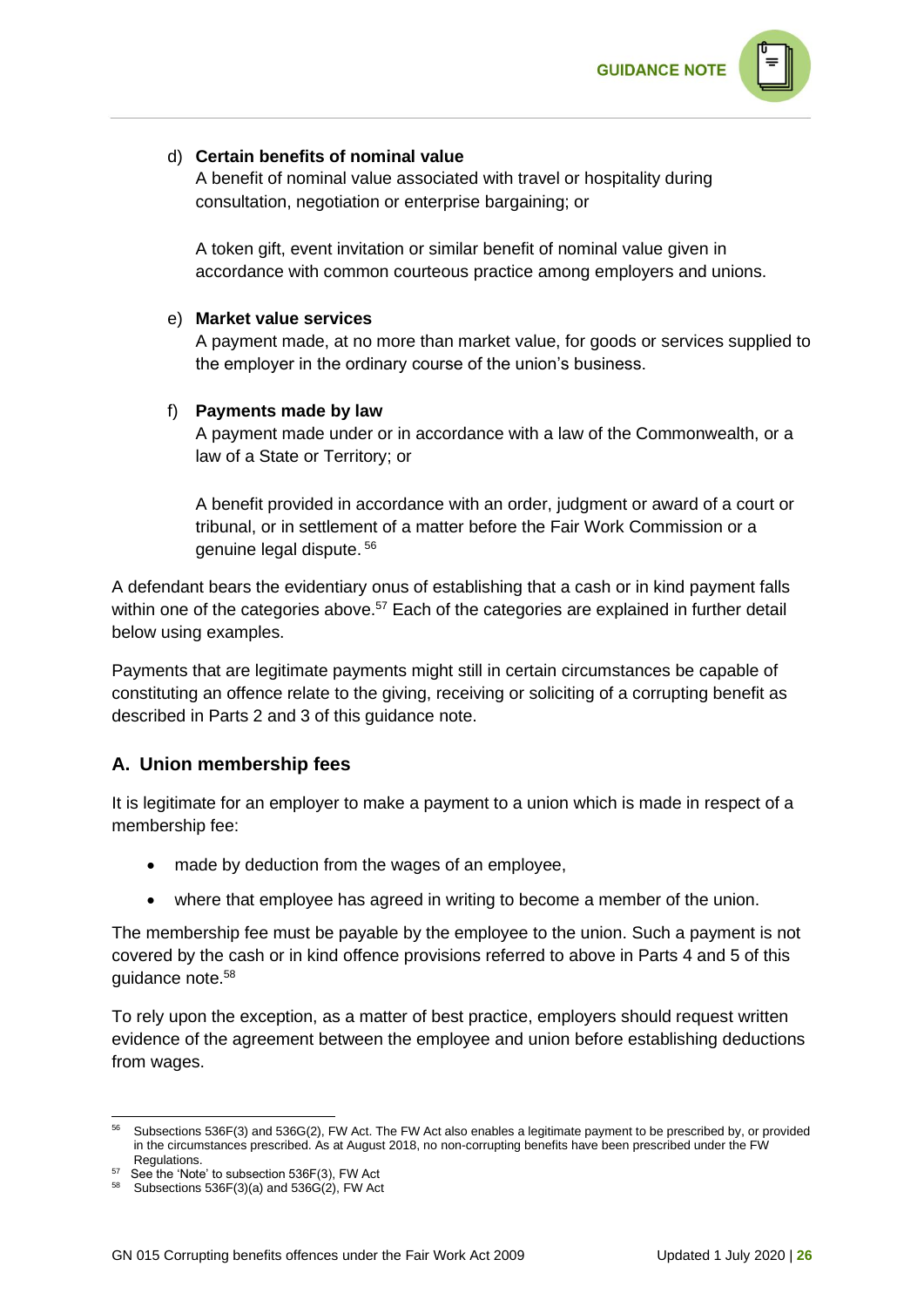

Employers will also need to have regard to section 324 of the FW Act regarding other requirements for making permitted deductions from the wages of an employee.

### **B. Benefits for the purpose of employees**

It is legitimate for an employer to make a payment to a union which is used for the sole or dominant purpose of benefiting the employer's employees, or the employer's former employees in relation to their former employment. Such a payment is not covered by the cash or in kind offence provisions referred to above in Parts 4 and 5 of this quidance note.<sup>59</sup>

In other contexts, courts have held that a sole or dominant purpose does not have to be the primary or substantial purpose, but it will need to be the 'ruling, prevailing or most influential' purpose.<sup>60</sup> It is less likely to be sufficient if a benefit to the employer's employees was only one of many purposes, or was a peripheral or ancillary purpose.



**Example:** A group of employees of MNO Ltd in finance roles are entitled to be represented by DEF Union. MNO Ltd would like to send these employees on a training course related to book-keeping and decides to use Training Co Pty Ltd (a training company which is fully owned by DEF Union). MNO Ltd pays for the course at market value.

This is a legitimate payment, because it is a benefit provided for the sole purpose of benefitting MNO Ltd's employees in their employment.

# **C. Tax deductible gifts**

It is legitimate for an employer to make a gift or contribution to a union or prohibited beneficiary of a union that is deductible under section 30-15 of the Income Tax Assessment Act 1997 and the gift or contribution is used in accordance with the law. Such a payment is not covered by the cash or in kind offence provisions referred to above in Parts 4 and 5 of this quidance note.<sup>61</sup>



**Example:** PQR Pty Ltd's employees are entitled to be represented by ABC Union. ABC Union is fundraising to support the community following a bushfire and to raise money for the local hospital.

PQR Pty Ltd's contribution to ABC Union's fundraising effort would be a legitimate payment if it is deductible under section 30-15 of the Income Tax Assessment Act 1997 and the contribution is used in accordance with the law.

For information about the types of payments which may fall within in this category, it is recommended that you obtain legal advice or contact the [Australian Tax Office.](https://www.ato.gov.au/)

 $59$  Subsections 536F(3)(b) and 536G(2), FW Act

<sup>60</sup> Esso Australia Resources Ltd v Federal Commissioner of Taxation (1991) 201 CLR 49; Federal Commissioner of Taxation

v Spotless Services Ltd (1996) 186 CLR 404 at page 416.

 $61$  Subsections 536F(3)(c) and 536G(2), FW Act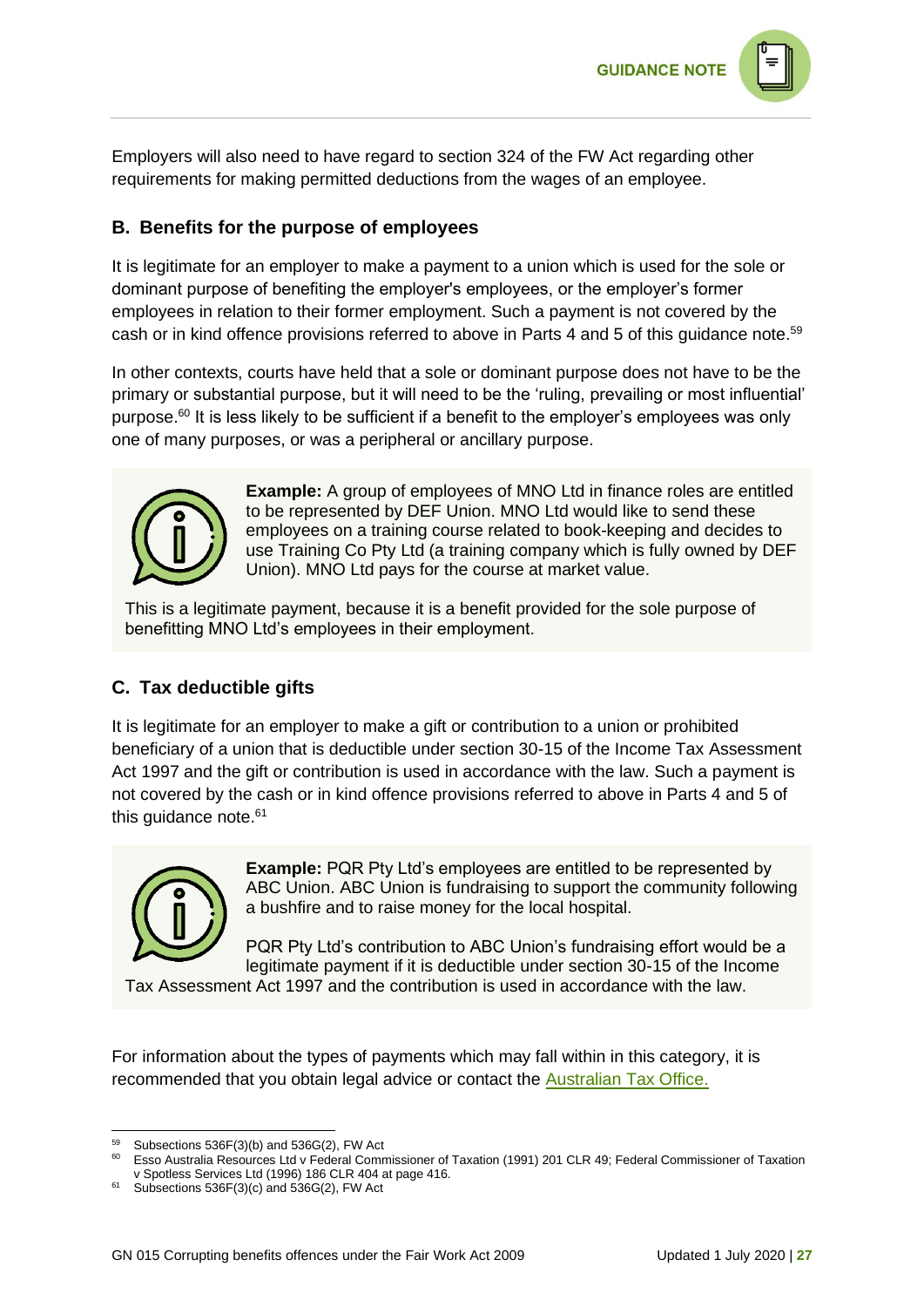

### **D. Certain benefits of nominal value**

#### **Travel and hospitality**

It is legitimate for an employer to provide a benefit of nominal value associated with travel or hospitality during consultation, negotiation or bargaining. Such a benefit is not covered by the cash or in kind offence provisions referred to above in Parts 4 and 5 of this guidance note.<sup>62</sup>

The references to consultation, negotiation and bargaining are not defined but are likely to include the common engagements between employers and unions including:

Consultation: Includes obligations arising under the FW Act for employers to consult with employees in a variety of situations - for example, when considering making a major workplace change that will have a significant effect on employees. Other consultation obligations could arise from an enterprise agreement or modern award, or from the employer's own internal policies.

Negotiation: This includes a broad range of interactions between an employer and a union. For example, an enterprise agreement might require that a union and the employer negotiate the terms of reference of a working party, or a union official might represent an employee in negotiating terms on termination of employment.

Bargaining: This includes enterprise bargaining for a proposed enterprise agreement between an employer and employees where a union may act as a bargaining representative on behalf of the employees.

#### **Token gifts and other benefits**

It is legitimate for an employer to provide a benefit of nominal value in the nature of a token gift, an event invitation or a similar benefit given in accordance with common courteous practice among employers and unions.

It is recommended that employers and unions carefully review any regular gifts or benefits they give or receive.

#### **What is a 'nominal value'?**

In respect of each of the above categories of benefits, nominal value has been set by reference to a sum that is no more than the equivalent in value of 2 penalty units. $63$ 

As at July 2020, a 'nominal value' has been set in the amount of \$444.<sup>64</sup>

Until the Courts provide judicial guidance on these provisions, no definitive view can be provided as to how the 'nominal value' is to be applied in practice. It is recommended that employers and unions take considerable care in considering offering or receiving any benefit that may exceed the value of \$444.

 $62$  Subsections 536F(3)(ca) and (cb) and 536G(2), FW Act

 $63$  Sections 536F(3)(ca) and 536F(3)(cb), FW Act

<sup>&</sup>lt;sup>64</sup> Section 4AA, Crimes Act 1914 defines a penalty unit as \$222.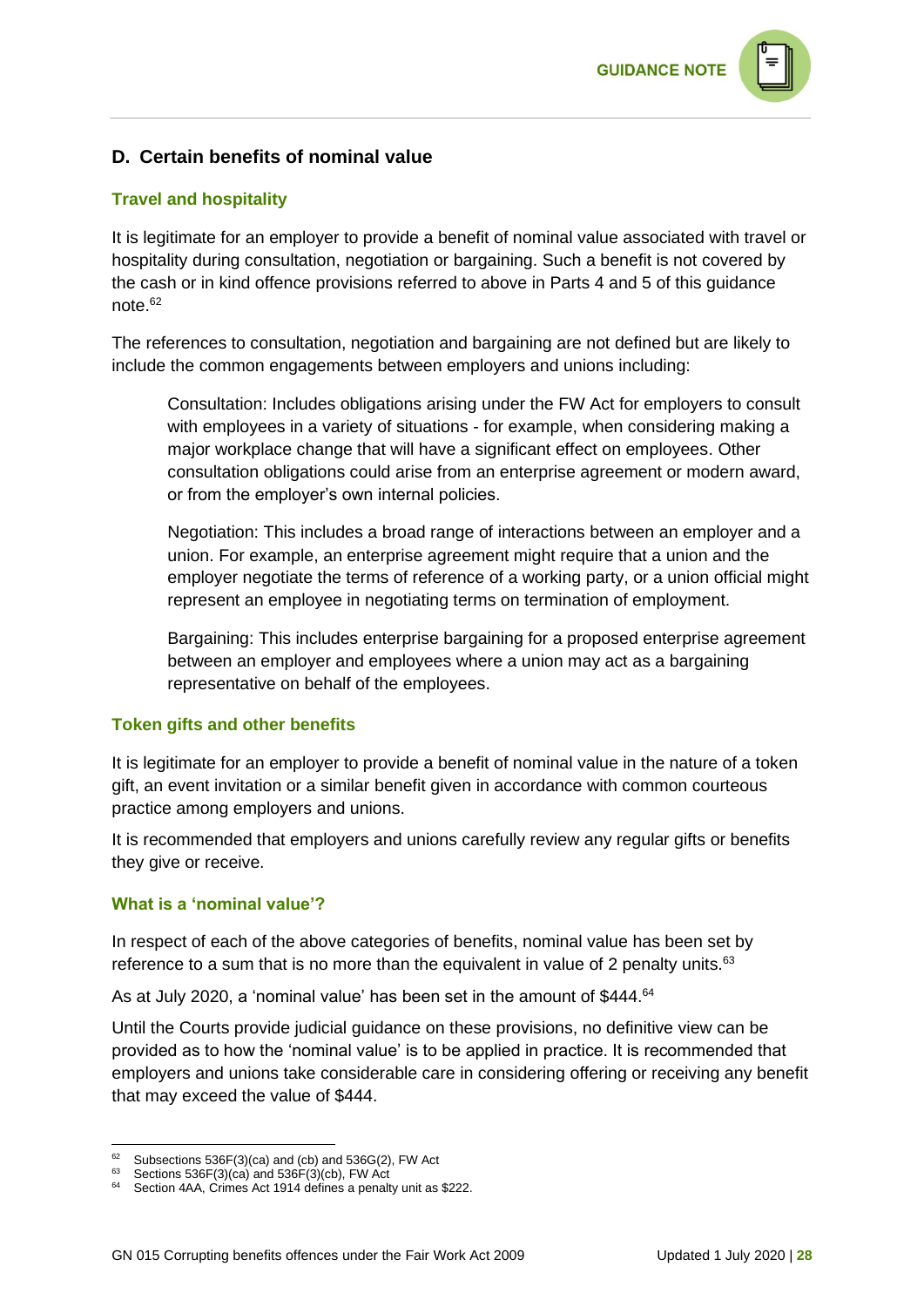**GUIDANCE NOTE** 



The ROC expects that enforcement agencies will take into account the seriousness of any contravention in accordance with their own relevant priorities and policies.

If you are unsure about specific circumstances in which benefits of nominal value may be allowed, because the legislation is yet to be interpreted by a court, it is recommended you seek legal advice.



**Example:** MNO Ltd and DEF Union are each bargaining representatives for a new proposed enterprise agreement, which will apply to most of MNO Ltd's employees. At various times during bargaining, MNO Ltd provides, free of charge:

- car parking for officials for the day, and
- a light lunch of sandwiches, drinks and snacks for the bargaining meeting.

On these facts, the benefits provided appear to be of nominal value associated with hospitality during bargaining, and accordingly are likely to be considered legitimate payments.

MNO Ltd holds a modest annual Christmas barbeque for its clients, staff, key stakeholders, and their families. Traditionally, MNO Ltd has always invited several representatives of DEF Union to attend. Inexpensive gifts bearing MNO Ltd's logo from its merchandising stocks are handed out to children in attendance.

On these facts, the benefits provided appear to be of nominal value and of a token nature associated with common courteous practice among employers and organisations, and accordingly are likely to be legitimate payments.

# **E. Market value services**

It is legitimate for an employer to make a payment to a union, which is made at no more than market value, for goods or services supplied to the employer in the ordinary course of the union's business. Such a payment is not covered by the cash or in kind offence provisions referred to above in Parts 4 and 5 of this quidance note.<sup>65</sup>

'Market value' is likely be taken to have its ordinary meaning – that is, the face value of the goods or services being provided, and not at any inflated value.

The requirement that the goods or services be provided in the ordinary course of the union's business might exclude any specifically tailored, personalised or one-off arrangements made between an employer and the union.

 $65$  Subsections 536F(3)(d) and 536G(2), FW Act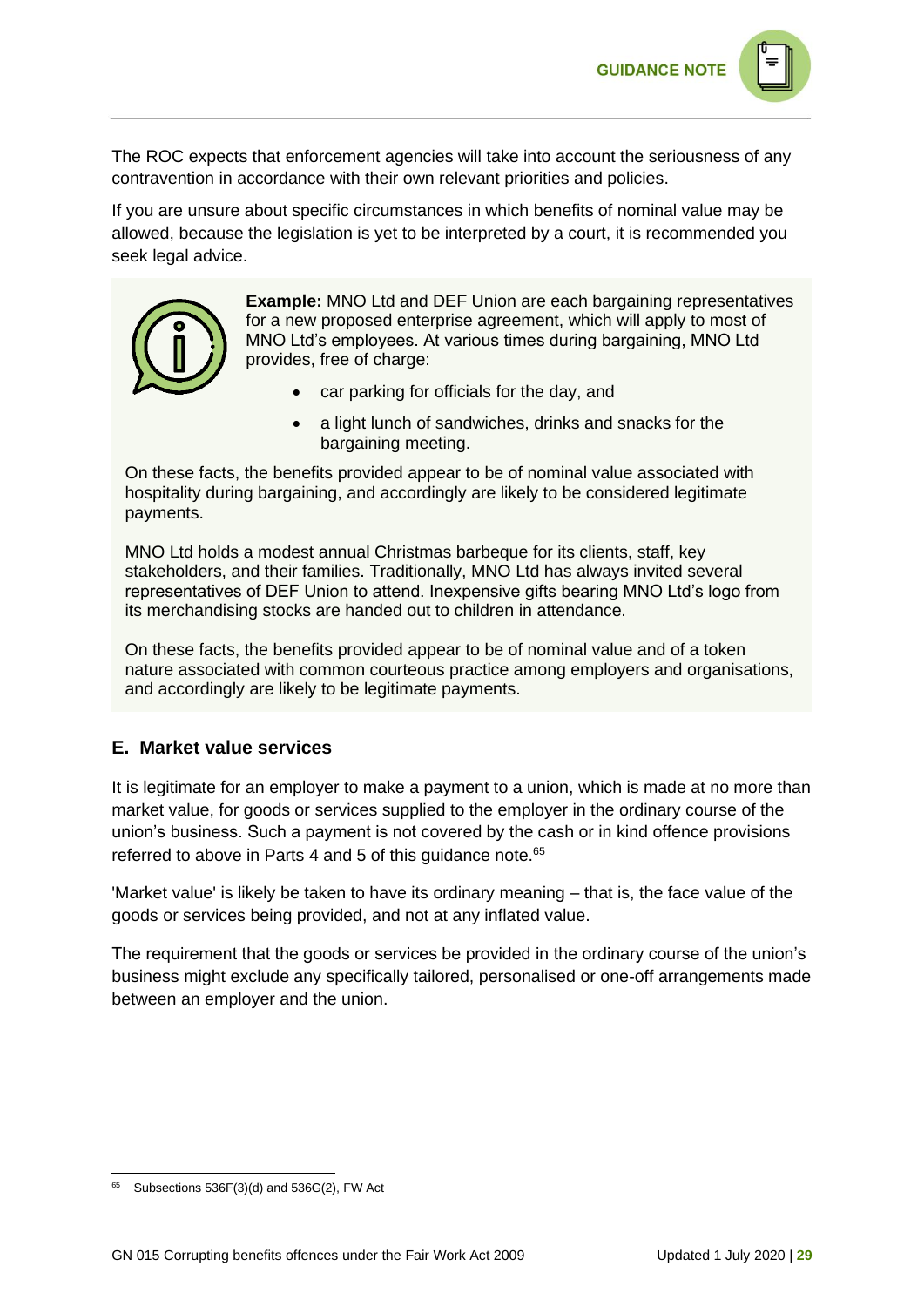



**Example:** MNO Ltd is making 10 roles redundant. It decides to provide assistance to affected employees by providing re-training. DEF Union, which is entitled to represent some of MNO Ltd's employees, fully owns Training Co Pty Ltd, a training company that provides re-training for employees at a standard cost of \$300 per employee.

MNO Ltd decides to engage Training Co Pty Ltd and pays \$300 per person for each of the 10 employees being made redundant to receive re-training.

This is a legitimate payment on the basis that it is a payment made at market value for training to be provided in the ordinary course of the union's business.

### **F. Payments made by law**

It is legitimate for an employer to make a payment to a union which is made under or in accordance with a law of the Commonwealth, or a law of a State or Territory.

Similarly, it is legitimate for an employer to provide a benefit to a union in accordance with an order of a court or tribunal, or in settlement of a matter before the Fair Work Commission or a genuine legal dispute.

Payments of this nature are not covered by the cash or in kind offence provisions referred to above in Parts 4 and 5 of this guidance note.<sup>66</sup>

A benefit could also be non-financial, such as an injunction to prevent a party from doing something, or an order reinstating a person's employment following termination.

 $66$  Subsections 536F(3)(e) and (f) and 536G(2), FW Act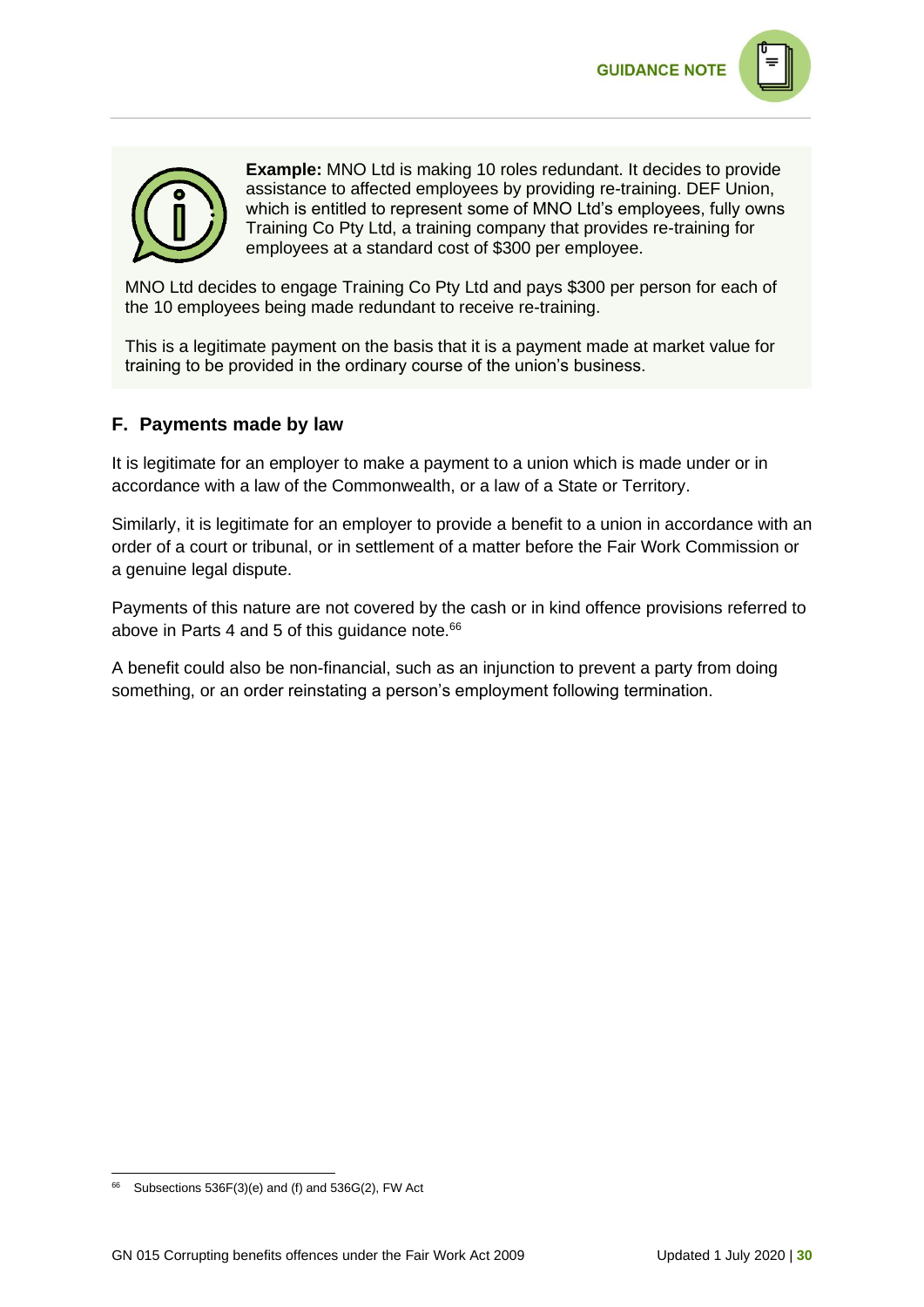



**Employee:** MNO Ltd makes Fred, one of its employees, redundant following a restructuring. Fred is also an officer of DEF Union.

In accordance with the FW Act, MNO Ltd pays Fred his entitlements on termination of employment, including redundancy pay and payments in respect of accrued and unused annual leave and his notice period.

Although Fred is an officer of DEF Union, the payments are legitimate because they are made in accordance with the FW Act.

Under an Enterprise Agreement approved by the Fair Work Commission, MNO Ltd must at its cost allow a certain number of union delegates to take paid leave to undertake union business.

Although this provides a benefit to DEF Union, the benefits are legitimate as they are required to be given by force of law in accordance with the Enterprise Agreement. DEF Union brings legal proceedings against MNO Ltd in respect of a genuine legal dispute. DEF Union is successful and MNO Ltd is ordered by the court to pay an amount in damages and costs to DEF Union, which it does.

The payment made by MNO Ltd to DEF Union is a legitimate payment as it is required by an order of a court.